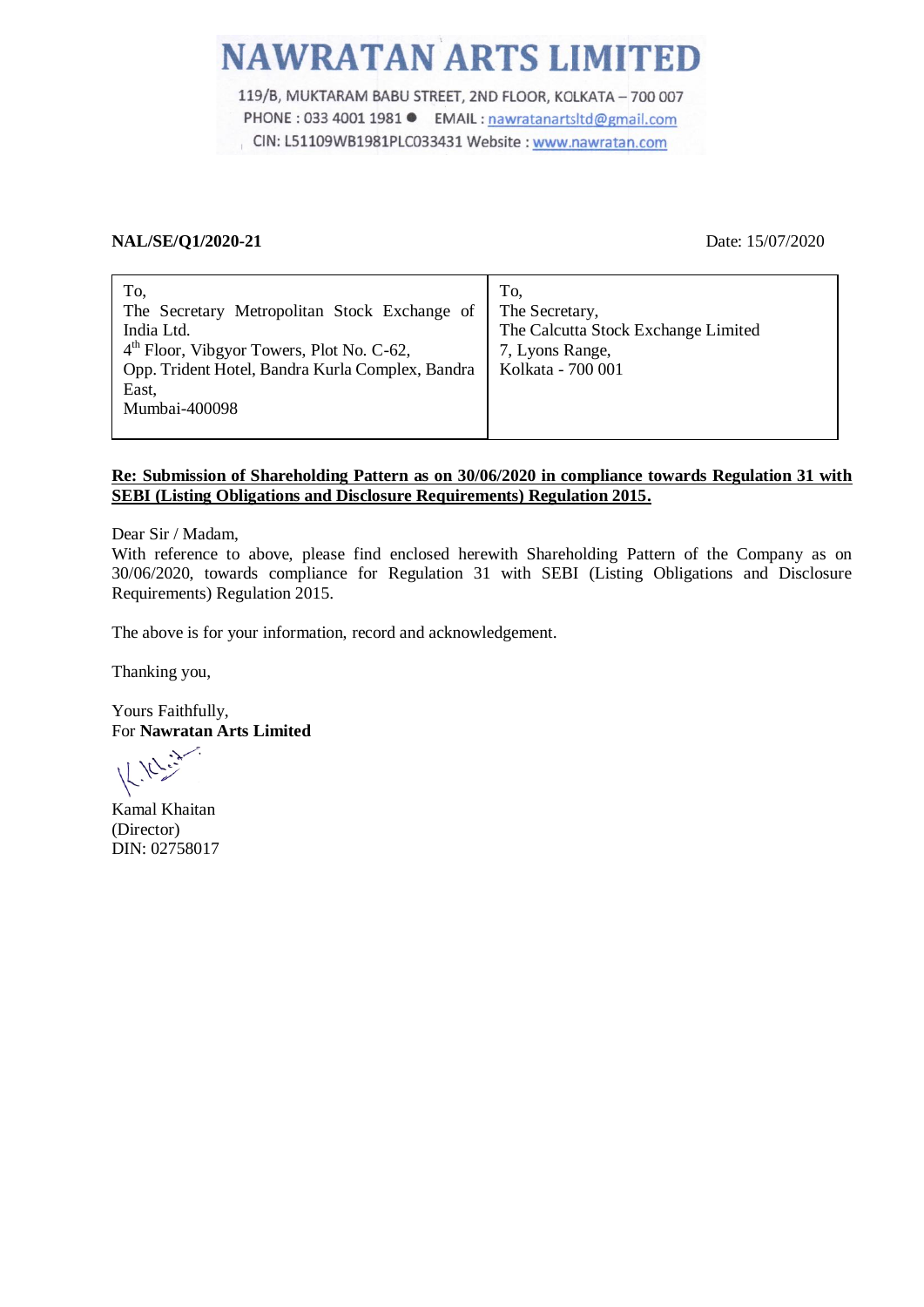### Annexure - I

### **Format of holding of specified securities**

1. Name of Listed Entity: NAWRATAN ARTS LTD (CIN:L51109WB1981PLC033431)

2. Scrip Code - Name of Scrip -,- Class of Security Equity

3. Share Holding Pattern Filed under : Reg. 31(1)(a)/Reg. 31(1)(b)/Reg. 31(1)(c )

a. If under 31 (1)(b) then indicate the report for Quarter ending: 30/06/2020

b. If under 31(1)(c ) then indicate date of allotment/extinguishment

4. **Declaration** : The Listed entity is required to submit the following declaration to the extent of submission of information:-

| <b>Particulars</b>                                                                       | Yes* | No <sup>*</sup> |
|------------------------------------------------------------------------------------------|------|-----------------|
| 1 Whether the Listed Entity has issued any partly paid up shares?                        |      | No              |
| 2 Whether the Listed Entity has issued any Convertible Securities or Warrants?           |      | No              |
| 3 Whether the Listed Entity has any shares against which depository receipts are issued? |      | No.             |
| 4 Whether the Listed Entity has any shares in Locked-in?                                 |      | No.             |
| 5 Whether any shares held by promoters are pledge or otherwise encumbered?               |      | No.             |

there is 'No' declared by Listed Entity in above table the values will be considered as 'Zero' by default on submission of the format of holding of specified securities. \* If the Listed Entity selects the option 'No' for the questions above, the columus for the partly paid up shares, Outstanding Convertible Securities/Warrants, depository receipts, locked-in shares, No of shares pledged or otherwise encumbered by promoters, as applicable, shall not be displayed at the time of dissemination on the Stock Exchange website.Also wherever

5. The tabular format for disclosure of holding of specified securities is as follows:-

For **Nawratan Arts Limited** 

Kamal Khaitan (Director) DIN: 02758017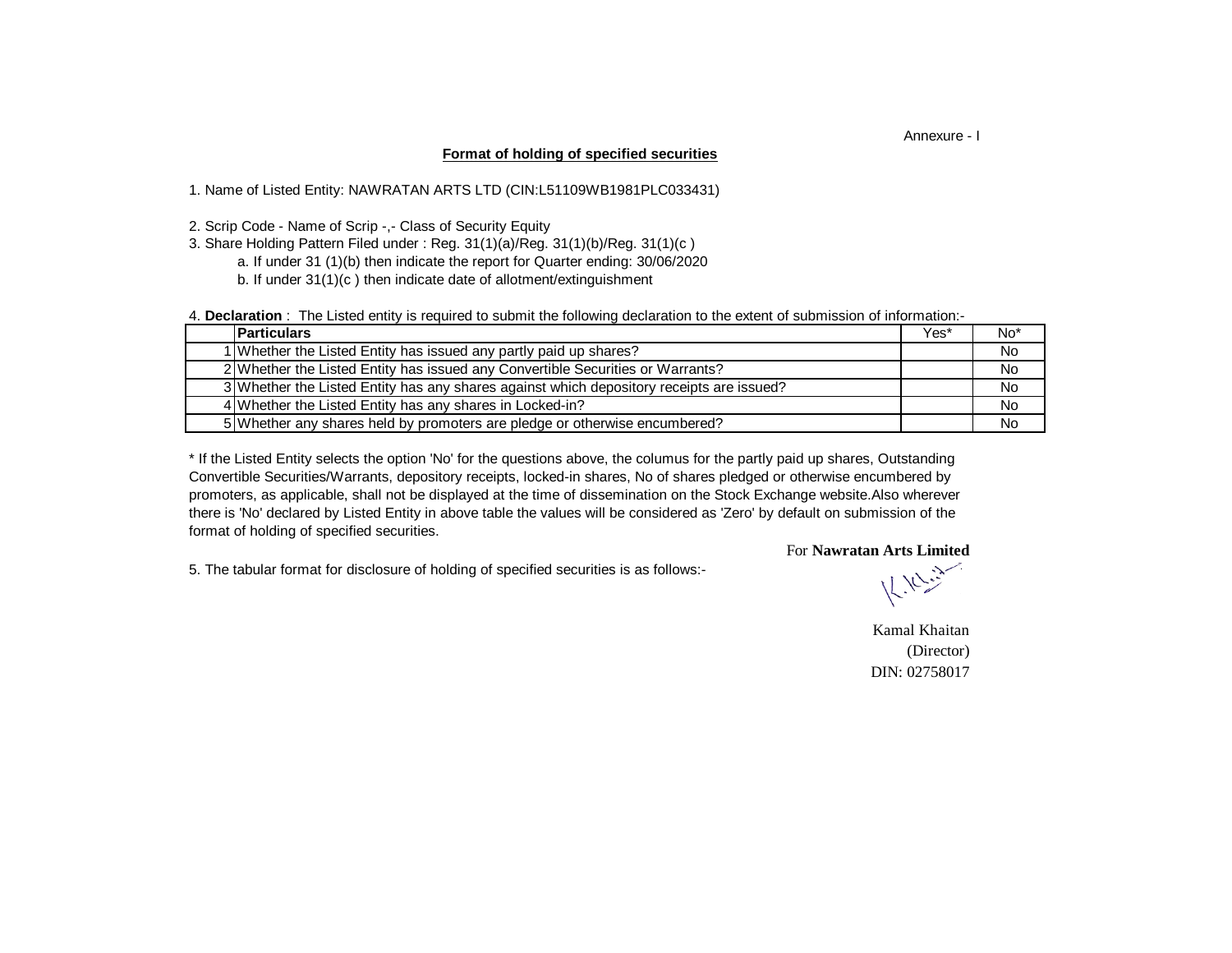|                  |                                                |           | <u>rable r - Jummary Jiatement nolung or specified securities as on Jorou/Zozo</u> |                                                      |                                           |                                |                                                                                    |                                                                                 |            |         |                                 |                                                             |                                                                                                           |                                     |                              |                                                               |                              |                                          |
|------------------|------------------------------------------------|-----------|------------------------------------------------------------------------------------|------------------------------------------------------|-------------------------------------------|--------------------------------|------------------------------------------------------------------------------------|---------------------------------------------------------------------------------|------------|---------|---------------------------------|-------------------------------------------------------------|-----------------------------------------------------------------------------------------------------------|-------------------------------------|------------------------------|---------------------------------------------------------------|------------------------------|------------------------------------------|
| Categ<br>ory (I) | Category of<br>shareholder sharehold           | Nos. of   | No. of fully<br>paid up equity                                                     | No.of Partly<br>paid-up<br>shares held equity shares | No. of shares<br>underlying<br>Depository | Total<br>nos.shares<br>held    | Shareholding<br>as a % of<br>total no. of<br>shares<br>(calculated as<br>per SCRR, | Number of<br>Voting<br>Rights held<br>in each<br>class of<br>securities<br>(IX) |            |         |                                 | No of<br>shares<br>Underlying<br>outstanding<br>convertible | Shareholding as<br>a % assuming<br>full conversion<br>of convertible<br>securities (as a<br>percentage of | Number of Locked in<br>shares (XII) |                              | Number of shares<br>pledged or otherwise<br>encumbered (XIII) |                              | Number of<br>equity<br>shares held<br>in |
|                  | (II)                                           | ers (III) | (IV)                                                                               | held (V)                                             | Receipts<br>(VI)                          | $(VII) = (IV) +$<br>$(V)+(VI)$ | 1957)<br>(VIII)<br>As a % of<br>$(A+B+C2)$                                         | No of<br>Voting<br>Rights                                                       |            |         | Total as a<br>% of<br>$(A+B+C)$ | securities<br>(including<br>(X)                             | diluted share<br>capital)<br>Warrants) $(XI) = (VII)+(X) As$<br>a % of                                    | No. (a)                             | As a % of<br>total<br>shares | No. (a)                                                       | As a % of<br>total<br>shares | dematerializ<br>ed form<br>(XIV)         |
|                  |                                                |           |                                                                                    |                                                      |                                           |                                |                                                                                    | Class eg:x                                                                      | Class eg:y | Total   |                                 |                                                             | $(A+B+C2)$                                                                                                |                                     | held (b)                     |                                                               | held (b)                     |                                          |
| (A)              | Promoter &<br>Promoter<br>group                |           | 172000                                                                             |                                                      |                                           | 172000                         | 15.6364                                                                            | 172000                                                                          |            | 172000  | 15.6364                         |                                                             | 15.6364                                                                                                   |                                     | 0.0000                       | $\Omega$                                                      | 0.0000                       | 172000                                   |
| (B)              | Public                                         | 412       | 928000                                                                             |                                                      |                                           | 928000                         | 84.3636                                                                            | 928000                                                                          |            | 928000  | 84.3636                         |                                                             | 84.3636                                                                                                   |                                     | 0.0000                       | <b>NA</b>                                                     |                              | 670750                                   |
| (C)              | Non<br>Promoter -<br>Non Public                |           |                                                                                    |                                                      |                                           |                                |                                                                                    |                                                                                 |            |         |                                 |                                                             |                                                                                                           |                                     |                              | <b>NA</b>                                                     |                              |                                          |
| (C1)             | Shares<br>underlying<br><b>DRs</b>             |           |                                                                                    |                                                      |                                           |                                | <b>NA</b>                                                                          |                                                                                 |            |         |                                 |                                                             |                                                                                                           |                                     |                              | <b>NA</b>                                                     |                              |                                          |
| (C2)             | Shares<br>held by<br>Employee<br><b>Trusts</b> |           |                                                                                    |                                                      |                                           |                                |                                                                                    |                                                                                 |            |         |                                 |                                                             |                                                                                                           |                                     |                              | <b>NA</b>                                                     |                              |                                          |
|                  | Total                                          | 414       | 1100000                                                                            |                                                      | $\Omega$                                  | 1100000                        | 100,0000                                                                           | 1100000                                                                         | $\Omega$   | 1100000 | 100.0000                        | $\Omega$                                                    | 100.0000                                                                                                  | $\overline{0}$                      |                              |                                                               |                              | 842750                                   |

#### NAWRATAN ARTS LTD Table I - Summary Statement holding of specified securities as on 30/06/2020

#### For **Nawratan Arts Limited**

Ý. 下方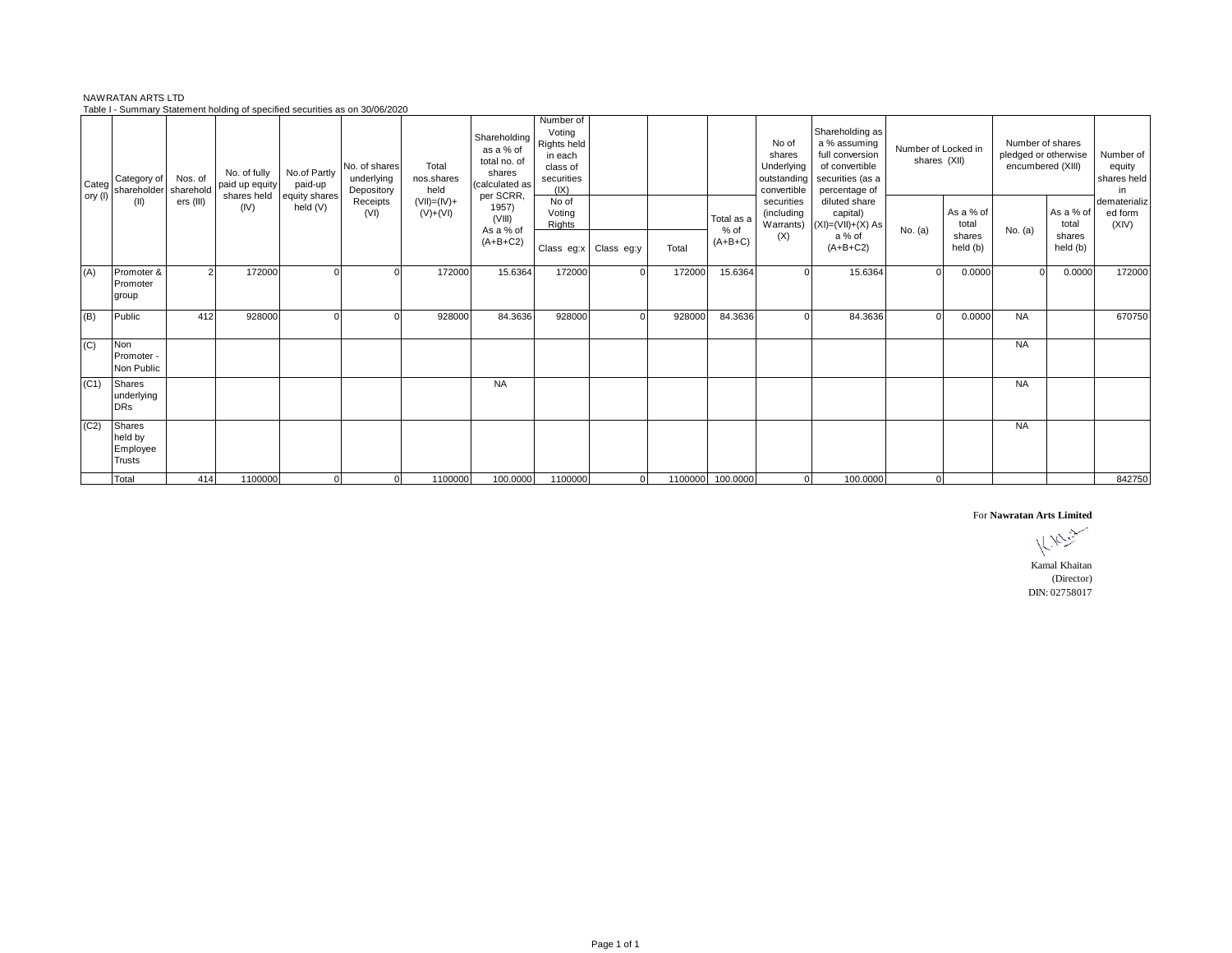| Table II - Statement Showing shareholding pattern of the Promoter and Promoter Group as on 30/06/2020<br>Number of Voting Rights held in each class of<br>Shareholding<br>securities (IX)<br>as a %<br>No of Voting Rights<br>assuming full                                                                                                                                                                                                                                                                                                                                                                                                                                                                                                                                                                        | Number of Locked in<br>shares (XII)                                                                                                                         |                             | Number of shares<br>pledged or otherwise |                |  |  |  |  |
|--------------------------------------------------------------------------------------------------------------------------------------------------------------------------------------------------------------------------------------------------------------------------------------------------------------------------------------------------------------------------------------------------------------------------------------------------------------------------------------------------------------------------------------------------------------------------------------------------------------------------------------------------------------------------------------------------------------------------------------------------------------------------------------------------------------------|-------------------------------------------------------------------------------------------------------------------------------------------------------------|-----------------------------|------------------------------------------|----------------|--|--|--|--|
|                                                                                                                                                                                                                                                                                                                                                                                                                                                                                                                                                                                                                                                                                                                                                                                                                    |                                                                                                                                                             |                             |                                          |                |  |  |  |  |
|                                                                                                                                                                                                                                                                                                                                                                                                                                                                                                                                                                                                                                                                                                                                                                                                                    |                                                                                                                                                             |                             |                                          |                |  |  |  |  |
|                                                                                                                                                                                                                                                                                                                                                                                                                                                                                                                                                                                                                                                                                                                                                                                                                    |                                                                                                                                                             |                             | encumbered (XIII)                        |                |  |  |  |  |
| Sharehold<br>No of<br>conversion<br>ing %<br>shares<br>of<br>Nos. of<br>No. of fully<br>Total<br>calculated<br>convertible<br>Underlying<br>shares<br>paid up<br>Partly paid-up<br>Nos. of<br>nos.shares<br>outstanding<br>securities<br>as per<br>Total as<br>Category & Name of the<br>underlying<br>PAN<br>(II)<br>equity shares<br>SCRR.<br>sharehold<br>equity<br>held<br>a % of<br>convertible<br>(as a<br>Shareholders (I)<br>Depository<br>held (V)<br>ers (III)<br>$(VII) = (IV) +$<br>shares held<br>1957)<br>securities<br>percentage<br>Total<br>Receipts<br>Class x<br>Class y<br>Total<br>$(V)+(VI)$<br>of diluted<br>(IV)<br>As a % of<br>(including<br>Voting<br>(VI)<br>$(A+B+C2)$<br>Warrants)<br>share<br>rights<br>(VIII)<br>(X)<br>capital)<br>$(XI) = (VII) + (X$<br>) As a % of<br>$A+B+C2$ | equity<br>shares held<br>As a % of<br>As a % of<br>dematerializ<br>total<br>No. (a)<br>total shares<br>No. (a)<br>ed form<br>shares<br>held (b)<br>held (b) |                             |                                          |                |  |  |  |  |
| Indian<br>(1)                                                                                                                                                                                                                                                                                                                                                                                                                                                                                                                                                                                                                                                                                                                                                                                                      |                                                                                                                                                             |                             |                                          |                |  |  |  |  |
| Individuals/Hindu undivided Family<br>15000<br>$\mathbf 0$<br>15000<br>1.3636<br>15000<br>15000<br>1.3636<br>1.3636<br>(a)<br>$\overline{0}$<br>$\overline{0}$<br>$\Omega$<br>$\overline{1}$                                                                                                                                                                                                                                                                                                                                                                                                                                                                                                                                                                                                                       | 0.0000<br>$\Omega$                                                                                                                                          |                             | 0.0000<br>$\Omega$                       | 15000          |  |  |  |  |
| PRADEEP GOENKA<br>AAFHP2259D<br>15000<br>1.3636<br>1.3636<br>$\overline{1}$<br>$\overline{0}$<br>$\overline{0}$<br>15000<br>15000<br>$\overline{0}$<br>15000<br>$\Omega$<br>1.3636                                                                                                                                                                                                                                                                                                                                                                                                                                                                                                                                                                                                                                 | $\overline{0}$<br>0.0000                                                                                                                                    |                             | 0.0000<br>$\Omega$                       | 15000          |  |  |  |  |
| Central Government/State<br>Government(s)<br>0.0000<br>$\Omega$<br>(b)                                                                                                                                                                                                                                                                                                                                                                                                                                                                                                                                                                                                                                                                                                                                             | 0.0000<br>$\overline{0}$                                                                                                                                    |                             | 0.0000<br>$\Omega$                       | $\Omega$       |  |  |  |  |
| <b>Financial Institutions/Banks</b><br>0.0000<br>$\mathbf 0$<br>(c)                                                                                                                                                                                                                                                                                                                                                                                                                                                                                                                                                                                                                                                                                                                                                | 0.0000<br>0                                                                                                                                                 |                             | 0.0000<br>$\mathbf 0$                    | $\overline{0}$ |  |  |  |  |
|                                                                                                                                                                                                                                                                                                                                                                                                                                                                                                                                                                                                                                                                                                                                                                                                                    |                                                                                                                                                             |                             |                                          |                |  |  |  |  |
| Any Other (specify)<br>0.0000<br>(d)<br> 0                                                                                                                                                                                                                                                                                                                                                                                                                                                                                                                                                                                                                                                                                                                                                                         | 0.0000<br>$\overline{0}$                                                                                                                                    |                             | 0.0000<br>$\Omega$                       | $\overline{0}$ |  |  |  |  |
| <b>Bodies Corporate</b><br>157000<br>$\Omega$<br>$\Omega$<br>157000<br>14.2727<br>157000<br>157000 14.2727<br>$\overline{0}$<br>14.2727<br>$\overline{1}$<br>$\overline{0}$                                                                                                                                                                                                                                                                                                                                                                                                                                                                                                                                                                                                                                        | $\overline{0}$<br>0.0000                                                                                                                                    |                             | 0.0000<br>$\Omega$                       | 157000         |  |  |  |  |
| LHP PRIVATE LIMITED<br>AAACL9250G<br>14.2727<br>157000 14.2727<br>157000<br>$\overline{0}$<br>157000<br>157000<br>$\overline{0}$<br>$\overline{0}$<br>14.2727<br>$\mathbf{1}$<br>$\Omega$<br>Sub Total<br>$\overline{0}$<br>$\overline{0}$                                                                                                                                                                                                                                                                                                                                                                                                                                                                                                                                                                         | 0.0000<br>$\overline{0}$                                                                                                                                    |                             | 0.0000<br>$\Omega$                       | 157000         |  |  |  |  |
| 172000<br>172000<br>15.6364<br>172000<br>172000 15.6364<br>15.6364<br>2<br>$\overline{0}$<br>$\mathbf 0$                                                                                                                                                                                                                                                                                                                                                                                                                                                                                                                                                                                                                                                                                                           | 0.0000<br>$\overline{0}$                                                                                                                                    |                             | 0.0000<br>$\mathbf 0$                    | 172000         |  |  |  |  |
| (2)<br>Foreign                                                                                                                                                                                                                                                                                                                                                                                                                                                                                                                                                                                                                                                                                                                                                                                                     |                                                                                                                                                             |                             |                                          |                |  |  |  |  |
| Individuals (Non-Resident<br>Individuals/Foreign Individuals)<br>0.0000<br>$\Omega$<br>(a)                                                                                                                                                                                                                                                                                                                                                                                                                                                                                                                                                                                                                                                                                                                         | 0.0000<br>$\Omega$                                                                                                                                          |                             | 0.0000<br>$\Omega$                       | $\Omega$       |  |  |  |  |
| 0.0000<br>(b)<br>Government<br>$\Omega$                                                                                                                                                                                                                                                                                                                                                                                                                                                                                                                                                                                                                                                                                                                                                                            | 0.0000<br>$\overline{0}$                                                                                                                                    |                             | 0.0000<br>$\Omega$                       | $\Omega$       |  |  |  |  |
| Institutions<br>0.0000<br>$\mathbf 0$<br>(c)                                                                                                                                                                                                                                                                                                                                                                                                                                                                                                                                                                                                                                                                                                                                                                       | 0.0000<br>$\overline{0}$                                                                                                                                    |                             | 0.0000<br>$\Omega$                       | $\overline{0}$ |  |  |  |  |
|                                                                                                                                                                                                                                                                                                                                                                                                                                                                                                                                                                                                                                                                                                                                                                                                                    |                                                                                                                                                             |                             |                                          |                |  |  |  |  |
| Foreign Portfolio Investor<br>0.0000<br>(d)<br>$\mathsf 0$                                                                                                                                                                                                                                                                                                                                                                                                                                                                                                                                                                                                                                                                                                                                                         | $\overline{0}$<br>0.0000                                                                                                                                    |                             | 0.0000<br>$\Omega$                       | $\overline{0}$ |  |  |  |  |
| Any Other (specify)<br>0.0000<br>$\mathsf 0$<br>(e)                                                                                                                                                                                                                                                                                                                                                                                                                                                                                                                                                                                                                                                                                                                                                                | 0.0000<br>$\circ$                                                                                                                                           |                             | 0.0000<br>$\Omega$                       | $\overline{0}$ |  |  |  |  |
| 0.0000<br>0.0000<br>Sub Total<br>$\overline{0}$<br>$\Omega$<br>$\Omega$<br>$\overline{0}$<br>$\overline{0}$<br>0.0000<br>$\Omega$<br>$\Omega$<br>$\circ$<br>$\Omega$                                                                                                                                                                                                                                                                                                                                                                                                                                                                                                                                                                                                                                               | 0.0000<br>$\overline{0}$                                                                                                                                    |                             | 0.0000<br>$\Omega$                       | $\Omega$       |  |  |  |  |
| <b>Total Shareholding of Promoter</b><br>and Promoter Group<br>$(A)=(A)(1)+(A)(2)$<br>$\overline{2}$<br>172000<br>$\mathbf 0$<br>$\overline{0}$<br>172000<br>15.6364<br>172000<br>172000 15.6364<br>15.6364<br>$\circ$<br>$\Omega$                                                                                                                                                                                                                                                                                                                                                                                                                                                                                                                                                                                 | 0.0000<br>$\Omega$                                                                                                                                          |                             | 0.0000<br>$\Omega$                       | 172000         |  |  |  |  |
| This is in Reference to the he Information submitted under Table I & II of the captioned Shareholding Pattern for the quarter ended 30/06/2020 we would like to state that Ms. LHP Private Limited (LHP) has sold 157000 Equit<br>till (i.e. 30/06/2020) date the acquirer is yet to open a Demat Account, and accordingly these shares are lying under trust with LHP only and with no voting rights conferred thereto. Hence the Promoters/Promoter Group coll<br>representing 1.36% of the Equity & Voting share capital of Nawratan Arts Limited as on 30.06.2020.                                                                                                                                                                                                                                             |                                                                                                                                                             |                             |                                          |                |  |  |  |  |
|                                                                                                                                                                                                                                                                                                                                                                                                                                                                                                                                                                                                                                                                                                                                                                                                                    |                                                                                                                                                             |                             |                                          |                |  |  |  |  |
|                                                                                                                                                                                                                                                                                                                                                                                                                                                                                                                                                                                                                                                                                                                                                                                                                    | For Nawratan Arts Limited                                                                                                                                   | $k_{\text{max}}$            |                                          |                |  |  |  |  |
|                                                                                                                                                                                                                                                                                                                                                                                                                                                                                                                                                                                                                                                                                                                                                                                                                    |                                                                                                                                                             | Kamal Khaitan               |                                          |                |  |  |  |  |
|                                                                                                                                                                                                                                                                                                                                                                                                                                                                                                                                                                                                                                                                                                                                                                                                                    |                                                                                                                                                             | (Director)<br>DIN: 02758017 |                                          |                |  |  |  |  |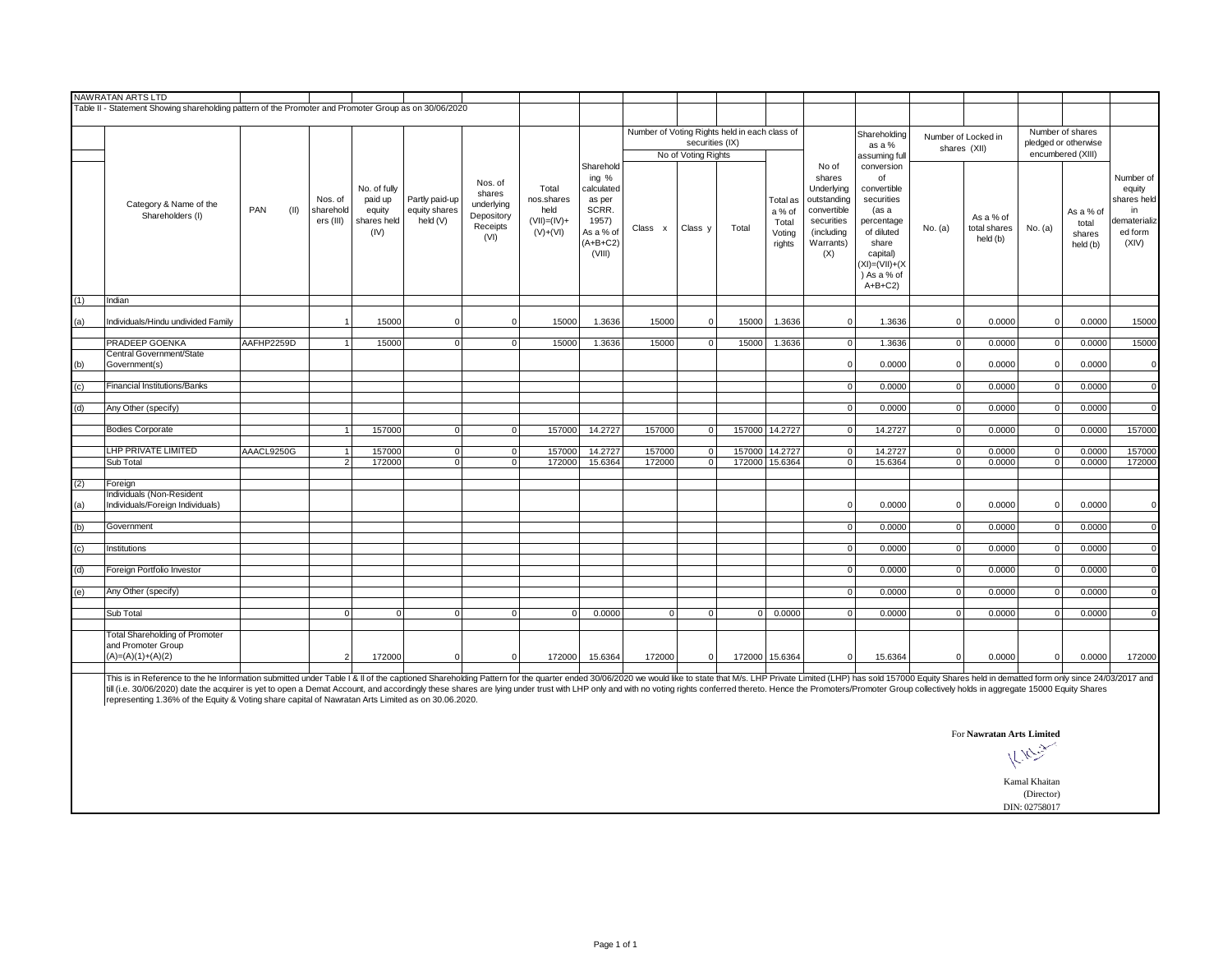|     | NAWRATAN ARTS LTD                                                                             |            |                                   |                                          |                                         |                                              |                                                      |                                                           |                |                                  |                                                                  |                                              |                                                                            |                                                                                                                 |                                     |                                          |                                        |                                                                        |                                                       |
|-----|-----------------------------------------------------------------------------------------------|------------|-----------------------------------|------------------------------------------|-----------------------------------------|----------------------------------------------|------------------------------------------------------|-----------------------------------------------------------|----------------|----------------------------------|------------------------------------------------------------------|----------------------------------------------|----------------------------------------------------------------------------|-----------------------------------------------------------------------------------------------------------------|-------------------------------------|------------------------------------------|----------------------------------------|------------------------------------------------------------------------|-------------------------------------------------------|
|     | Table III - Statement Showing shareholding pattern of the Public shareholder as on 30/06/2020 |            |                                   |                                          |                                         |                                              |                                                      |                                                           |                |                                  |                                                                  |                                              |                                                                            |                                                                                                                 |                                     |                                          |                                        |                                                                        |                                                       |
|     |                                                                                               |            |                                   | No. of fully                             | Partly                                  | Nos. of<br>shares                            | Total                                                | Sharehol<br>ding %<br>calculate<br>d as per               |                | No of Voting Rights              | Number of Voting Rights held in each class of<br>securities (IX) |                                              | No of<br>shares<br>Underlying                                              | Shareholding<br>as a %<br>assuming full<br>conversion of<br>convertible                                         | Number of Locked in<br>shares (XII) |                                          |                                        | Number of<br>shares<br>pledged or<br>otherwise<br>encumbered<br>(XIII) | Number<br>of equity                                   |
|     | Category & Name of the<br>Shareholders (I)                                                    | PAN(II)    | Nos. of<br>sharehold<br>ers (III) | paid up<br>equity<br>shares held<br>(IV) | paid-up<br>equity<br>shares<br>held (V) | underlying<br>Depository<br>Receipts<br>(VI) | nos.shares<br>held<br>$(VII) = (IV) +$<br>$(V)+(VI)$ | SCRR.<br>1957)<br>As a %<br>of<br>$(A+B+C2$<br>$)$ (VIII) | Class x        | Class y                          | Total                                                            | Total as a<br>% of Total<br>Voting<br>rights | outstanding<br>convertible<br>securities<br>(including<br>Warrants)<br>(X) | securities (as<br>a percentage<br>of diluted<br>share capital)<br>$(XI) = (VII) + (X)$<br>As a % of<br>$A+B+C2$ | No. (a)                             | As a % of<br>total<br>shares<br>held (b) | No.<br>(Not<br>appli<br>cable<br>) (a) | As a %<br>of total<br>shares<br>held<br>(Not<br>applica<br>ble) (b)    | shares<br>held in<br>demateria<br>lized form<br>(XIV) |
| (1) | Institutions                                                                                  |            |                                   |                                          |                                         |                                              |                                                      |                                                           |                |                                  |                                                                  |                                              |                                                                            |                                                                                                                 |                                     |                                          |                                        |                                                                        |                                                       |
| (a) | Mutual Funds / UTI                                                                            |            |                                   |                                          |                                         |                                              |                                                      |                                                           |                |                                  |                                                                  |                                              |                                                                            |                                                                                                                 |                                     |                                          |                                        |                                                                        |                                                       |
| (b) | Venture Capital Funds                                                                         |            |                                   |                                          |                                         |                                              |                                                      |                                                           |                |                                  |                                                                  |                                              |                                                                            |                                                                                                                 |                                     |                                          |                                        |                                                                        |                                                       |
|     |                                                                                               |            |                                   |                                          |                                         |                                              |                                                      |                                                           |                |                                  |                                                                  |                                              |                                                                            |                                                                                                                 |                                     |                                          |                                        |                                                                        |                                                       |
| (c) | Alternate Investment Funds                                                                    |            |                                   |                                          |                                         |                                              |                                                      |                                                           |                |                                  |                                                                  |                                              |                                                                            |                                                                                                                 |                                     |                                          |                                        |                                                                        |                                                       |
|     |                                                                                               |            |                                   |                                          |                                         |                                              |                                                      |                                                           |                |                                  |                                                                  |                                              |                                                                            |                                                                                                                 |                                     |                                          |                                        |                                                                        |                                                       |
| (d) | Foreign Venture Capital Investors                                                             |            |                                   |                                          |                                         |                                              |                                                      |                                                           |                |                                  |                                                                  |                                              |                                                                            |                                                                                                                 |                                     |                                          |                                        |                                                                        |                                                       |
| (e) | Foreign Portfolio Investors                                                                   |            |                                   |                                          |                                         |                                              |                                                      |                                                           |                |                                  |                                                                  |                                              |                                                                            |                                                                                                                 |                                     |                                          |                                        |                                                                        |                                                       |
|     |                                                                                               |            |                                   |                                          |                                         |                                              |                                                      |                                                           |                |                                  |                                                                  |                                              |                                                                            |                                                                                                                 |                                     |                                          |                                        |                                                                        |                                                       |
|     | Financial Institutions / Banks                                                                |            |                                   |                                          |                                         |                                              |                                                      |                                                           |                |                                  |                                                                  |                                              |                                                                            |                                                                                                                 |                                     |                                          |                                        |                                                                        |                                                       |
|     |                                                                                               |            |                                   |                                          |                                         |                                              |                                                      |                                                           |                |                                  |                                                                  |                                              |                                                                            |                                                                                                                 |                                     |                                          |                                        |                                                                        |                                                       |
| (g) | Insurance Companies                                                                           |            |                                   |                                          |                                         |                                              |                                                      |                                                           |                |                                  |                                                                  |                                              |                                                                            |                                                                                                                 |                                     |                                          |                                        |                                                                        |                                                       |
|     |                                                                                               |            |                                   |                                          |                                         |                                              |                                                      |                                                           |                |                                  |                                                                  |                                              |                                                                            |                                                                                                                 |                                     |                                          |                                        |                                                                        |                                                       |
| (h) | Provident Funds / Pension Funds                                                               |            |                                   |                                          |                                         |                                              |                                                      |                                                           |                |                                  |                                                                  |                                              |                                                                            |                                                                                                                 |                                     |                                          |                                        |                                                                        |                                                       |
|     | Any Other (specify)                                                                           |            |                                   |                                          |                                         |                                              |                                                      |                                                           |                |                                  |                                                                  |                                              |                                                                            |                                                                                                                 |                                     |                                          |                                        |                                                                        |                                                       |
|     |                                                                                               |            |                                   |                                          |                                         |                                              |                                                      |                                                           |                |                                  |                                                                  |                                              |                                                                            |                                                                                                                 |                                     |                                          |                                        |                                                                        |                                                       |
|     | Sub Total                                                                                     |            | $\Omega$                          | $\mathbf 0$                              | $\overline{0}$                          | $\Omega$                                     | $\circ$                                              | 0.0000                                                    | $\overline{0}$ | $^{\circ}$                       | $\mathbf 0$                                                      | 0.0000                                       | $^{\circ}$                                                                 | 0.0000                                                                                                          | $\mathbf 0$                         | 0.0000                                   | <b>NA</b>                              |                                                                        |                                                       |
| (2) | Central Government / State<br>Government(s) / President of<br>India                           |            |                                   |                                          |                                         |                                              |                                                      |                                                           |                |                                  |                                                                  |                                              |                                                                            |                                                                                                                 |                                     |                                          |                                        |                                                                        |                                                       |
|     |                                                                                               |            |                                   |                                          |                                         |                                              |                                                      |                                                           |                |                                  |                                                                  |                                              |                                                                            |                                                                                                                 |                                     |                                          |                                        |                                                                        |                                                       |
|     | Non-Institutions                                                                              |            |                                   |                                          |                                         |                                              |                                                      |                                                           |                |                                  |                                                                  |                                              |                                                                            |                                                                                                                 |                                     |                                          |                                        |                                                                        |                                                       |
| (a) | Individuals-                                                                                  |            |                                   |                                          |                                         |                                              |                                                      |                                                           |                |                                  |                                                                  |                                              |                                                                            |                                                                                                                 |                                     |                                          |                                        |                                                                        |                                                       |
|     | i. Individual shareholders holding<br>nominal share capital upto Rs.2                         |            |                                   |                                          |                                         |                                              |                                                      |                                                           |                |                                  |                                                                  |                                              |                                                                            |                                                                                                                 |                                     |                                          |                                        |                                                                        |                                                       |
|     | lakhs                                                                                         |            | 359                               | 150950                                   | $\circ$                                 | $^{\circ}$                                   | 150950                                               | 13.7227                                                   | 150950         | $\mathbf 0$                      | 150950                                                           | 13.7227                                      | $\mathbf 0$                                                                | 13.7227                                                                                                         | $\mathsf 0$                         | 0.0000                                   | <b>NA</b>                              |                                                                        |                                                       |
|     |                                                                                               |            |                                   |                                          |                                         |                                              |                                                      |                                                           |                |                                  |                                                                  |                                              |                                                                            |                                                                                                                 |                                     |                                          |                                        |                                                                        |                                                       |
|     | <b>BRAJENDRA SINGH</b>                                                                        | CIOPS6204E | $\mathfrak{p}$                    | 12500                                    | $\overline{0}$                          | $\overline{0}$                               | 12500                                                | 1.1364                                                    | 12500          | $\Omega$                         | 12500                                                            | 1.1364                                       | $\overline{0}$                                                             | 1.1364                                                                                                          | $\overline{0}$                      | 0.0000                                   | <b>NA</b>                              |                                                                        | $\mathbf 0$                                           |
|     | ii.Individual shareholders holding<br>nominal share capital in excess of<br>Rs.2 lakhs        |            | 15                                | 705850                                   | $\overline{0}$                          | $\mathbf 0$                                  | 705850                                               | 64.1682                                                   | 705850         | $\Omega$                         | 705850                                                           | 64.1682                                      | $^{\circ}$                                                                 | 64.1682                                                                                                         | $\mathbf 0$                         | 0.0000                                   | <b>NA</b>                              |                                                                        | 620750                                                |
|     |                                                                                               |            |                                   |                                          |                                         |                                              |                                                      |                                                           |                |                                  |                                                                  |                                              |                                                                            |                                                                                                                 |                                     |                                          |                                        |                                                                        |                                                       |
|     | PANKAJ DHANUKA HUF.                                                                           | AAOHP8856M | $\overline{1}$                    | 61000                                    | $\overline{0}$                          | $\overline{0}$                               | 61000                                                | 5.5455                                                    | 61000          | $\overline{0}$                   | 61000                                                            | 5.5455                                       | $\overline{0}$                                                             | 5.5455                                                                                                          | $\overline{0}$                      | 0.0000                                   | <b>NA</b>                              |                                                                        | 61000                                                 |
|     | Nita Agarwal                                                                                  | AVWPA5435A | $\overline{1}$                    | 60500                                    | $\overline{0}$                          | $\overline{0}$                               | 60500                                                | 5.5000                                                    | 60500          | $\overline{0}$                   | 60500                                                            | 5.5000                                       | $\overline{0}$                                                             | 5.5000                                                                                                          | $\overline{0}$                      | 0.0000                                   | <b>NA</b>                              |                                                                        | 60500                                                 |
|     | PAWAN KUMAR SUREKA<br>SUBODH KUMAR SINGHANIA                                                  | ALQPS6815C | $\overline{1}$                    | 54000                                    | $\overline{0}$                          | $\overline{0}$                               | 54000                                                | 4.9091                                                    | 54000          | $\overline{0}$                   | 54000                                                            | 4.9091                                       | $\overline{0}$                                                             | 4.9091                                                                                                          | $\overline{0}$                      | 0.0000                                   | <b>NA</b>                              |                                                                        | 54000                                                 |
|     | <b>HUF</b>                                                                                    | ABAHS7071N | $\mathbf{1}$                      | 54000                                    | $\circ$                                 | $\mathsf 0$                                  | 54000                                                | 4.9091                                                    | 54000          | $\Omega$                         | 54000                                                            | 4.9091                                       | $\bf 0$                                                                    | 4.9091                                                                                                          | $\mathbf 0$                         | 0.0000                                   | <b>NA</b>                              |                                                                        | 54000                                                 |
|     | PAWAN KUMAR SUREKA                                                                            | AAEHP6137P |                                   | 54000                                    | $\overline{0}$                          | $\overline{0}$                               | 54000                                                | 4.9091                                                    | 54000          | $\Omega$                         | 54000                                                            | 4.9091                                       | $\overline{0}$                                                             | 4.9091                                                                                                          | $\overline{0}$                      | 0.0000                                   | <b>NA</b>                              |                                                                        | 54000                                                 |
|     | <b>CHANDAN AGARWAL</b>                                                                        | BKBPA9840E | $\overline{2}$                    | 52850                                    | $\overline{0}$                          | $\overline{0}$                               | 52850                                                | 4.8045                                                    | 52850          | $\overline{0}$                   | 52850                                                            | 4.8045                                       | $\overline{0}$                                                             | 4.8045                                                                                                          | $\overline{0}$                      | 0.0000                                   | <b>NA</b>                              |                                                                        | 47250                                                 |
|     | <b>ROHIT BAGARIA</b>                                                                          | CKIPB0194G | $\overline{1}$                    | 51440                                    | $\overline{0}$                          | $\overline{0}$                               | 51440                                                | 4.6764                                                    | 51440          | ō                                | 51440                                                            | 4.6764                                       | $\overline{0}$                                                             | 4.6764                                                                                                          | $\overline{0}$                      | 0.0000                                   | <b>NA</b>                              |                                                                        | 51440                                                 |
|     | PREMCHAND BAGARIA                                                                             | BAHPB8619J | $\mathbf{1}$                      | 50000                                    | $\overline{0}$                          | $\overline{0}$                               | 50000                                                | 4.5455                                                    | 50000          | $\mathbf 0$                      | 50000                                                            | 4.5455                                       | $\circ$                                                                    | 4.5455                                                                                                          | 0                                   | 0.0000                                   | <b>NA</b>                              |                                                                        | 50000                                                 |
|     | LAXMI KANT BAGARIA                                                                            | AGUPB6783B | $\overline{2}$                    | 49560                                    | $\overline{0}$                          | $\overline{0}$                               | 49560                                                | 4.5055                                                    | 49560          | $\overline{0}$                   | 49560                                                            | 4.5055                                       | $\overline{0}$                                                             | 4.5055                                                                                                          | $\overline{0}$                      | 0.0000                                   | <b>NA</b>                              |                                                                        | 40560                                                 |
|     | <b>KAILASH DHANUKA</b>                                                                        | AGSPD1388G | $\overline{\phantom{a}}$          | 48000                                    | $\overline{0}$                          | $\overline{0}$                               | 48000                                                | 4.3636                                                    | 48000          | $\overline{0}$                   | 48000                                                            | 4.3636                                       | $\overline{0}$                                                             | 4.3636                                                                                                          | $\overline{0}$                      | 0.0000                                   | <b>NA</b>                              |                                                                        | 40000                                                 |
|     | RAMESH KUMAR BAGARIA                                                                          | AGVPB1714F | $\overline{\mathbf{z}}$           | 45500                                    | $\overline{0}$                          | $\overline{\circ}$                           | 45500                                                | 4.1364                                                    | 45500          | ō                                | 45500                                                            | 4.1364                                       | $\overline{0}$                                                             | 4.1364                                                                                                          | $\overline{0}$                      | 0.0000                                   | <b>NA</b>                              |                                                                        | 38000                                                 |
|     | KAILASH DHANUKA HUF.<br>JAYSHREE BOTHRA                                                       | AAJHK2600K | $\overline{1}$<br>$\overline{1}$  | 45000<br>30000                           | $\overline{0}$<br>$\overline{0}$        | $\overline{0}$<br>$\overline{0}$             | 45000<br>30000                                       | 4.0909<br>2.7273                                          | 45000<br>30000 | $\overline{0}$<br>$\overline{0}$ | 45000<br>30000                                                   | 4.0909<br>2.7273                             | $\overline{0}$<br>$\overline{0}$                                           | 4.0909<br>2.7273                                                                                                | $\overline{0}$<br>$\overline{0}$    | 0.0000<br>0.0000                         | <b>NA</b><br><b>NA</b>                 |                                                                        | 45000<br>$\Omega$                                     |
|     | SAYAR BOTHRA                                                                                  |            |                                   | 25000                                    | $\overline{0}$                          | $\overline{0}$                               | 25000                                                | 2.2727                                                    | 25000          | $\overline{0}$                   | 25000                                                            | 2.2727                                       | $\overline{0}$                                                             | 2.2727                                                                                                          | $\overline{0}$                      | 0.0000                                   | <b>NA</b>                              |                                                                        |                                                       |
|     | MADAN MOHAN DHANUKA.                                                                          | AAGHM4618E |                                   | 25000                                    | $\overline{0}$                          | $\overline{0}$                               | 25000                                                | 2.2727                                                    | 25000          | $\mathbf 0$                      | 25000                                                            | 2.2727                                       | $\overline{0}$                                                             | 2.2727                                                                                                          | $\mathbf 0$                         | 0.0000                                   | <b>NA</b>                              |                                                                        | 25000                                                 |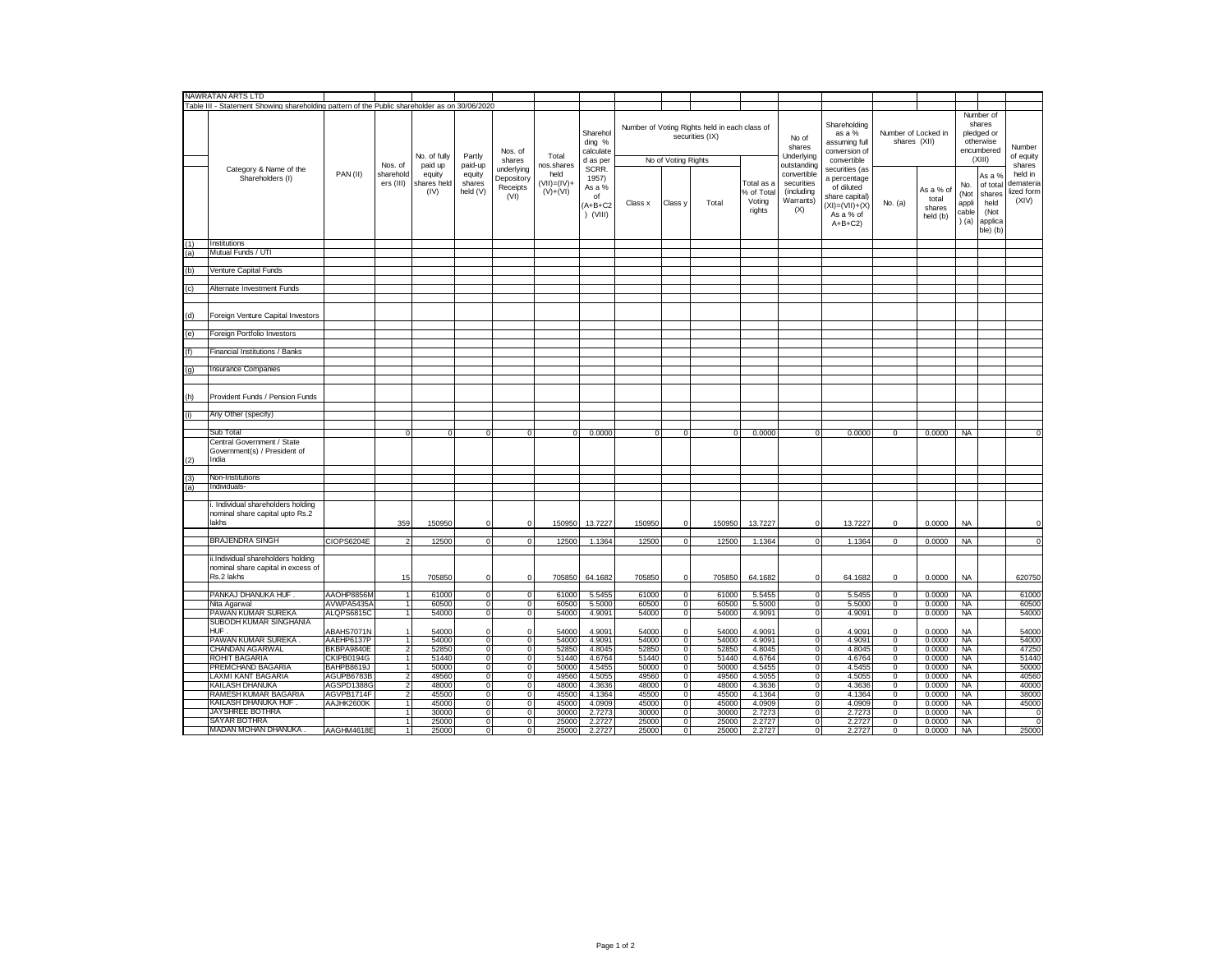|     | NAWRATAN ARTS LTD                                                                             |            |                        |                               |                              |                                              |                                        |                                                      |         |                     |                                                                  |                                              |                                                             |                                                                                                                 |                               |                                          |                                      |                                                                     |                                             |
|-----|-----------------------------------------------------------------------------------------------|------------|------------------------|-------------------------------|------------------------------|----------------------------------------------|----------------------------------------|------------------------------------------------------|---------|---------------------|------------------------------------------------------------------|----------------------------------------------|-------------------------------------------------------------|-----------------------------------------------------------------------------------------------------------------|-------------------------------|------------------------------------------|--------------------------------------|---------------------------------------------------------------------|---------------------------------------------|
|     | Table III - Statement Showing shareholding pattern of the Public shareholder as on 30/06/2020 |            |                        |                               |                              |                                              |                                        |                                                      |         |                     |                                                                  |                                              |                                                             |                                                                                                                 |                               |                                          |                                      |                                                                     |                                             |
|     |                                                                                               |            | Nos. of                | No. of fully<br>paid up       | Partly<br>paid-up            | Nos. of<br>shares                            | Total<br>nos.shares                    | Sharehol<br>ding %<br>calculate<br>d as per<br>SCRR. |         | No of Voting Rights | Number of Voting Rights held in each class of<br>securities (IX) |                                              | No of<br>shares<br>Underlying<br>outstanding                | Number of<br>shares<br>pledged or<br>otherwise<br>encumbered<br>(XIII)                                          | Number<br>of equity<br>shares |                                          |                                      |                                                                     |                                             |
|     | Category & Name of the<br>Shareholders (I)                                                    | PAN(II)    | sharehold<br>ers (III) | equity<br>shares held<br>(IV) | equity<br>shares<br>held (V) | underlying<br>Depository<br>Receipts<br>(VI) | held<br>$(VII) = (IV) +$<br>$(V)+(VI)$ | 1957)<br>As a %<br>of<br>$(A+B+C2$<br>$)$ (VIII)     | Class x | Class y             | Total                                                            | Total as a<br>% of Total<br>Voting<br>rights | convertible<br>securities<br>(including<br>Warrants)<br>(X) | securities (as<br>a percentage<br>of diluted<br>share capital)<br>$(XI) = (VII) + (X)$<br>As a % of<br>$A+B+C2$ | No. (a)                       | As a % of<br>total<br>shares<br>held (b) | No.<br>(Not<br>appli<br>cable<br>(a) | As a %<br>of total<br>shares<br>held<br>(Not<br>applica<br>ble) (b) | held in<br>demateria<br>lized form<br>(XIV) |
|     |                                                                                               |            |                        |                               |                              |                                              |                                        |                                                      |         |                     |                                                                  |                                              |                                                             |                                                                                                                 |                               |                                          |                                      |                                                                     |                                             |
| (b) | NBFCs registered with RBI                                                                     |            |                        |                               |                              |                                              |                                        |                                                      |         |                     |                                                                  |                                              |                                                             |                                                                                                                 |                               |                                          |                                      |                                                                     |                                             |
| (c) | <b>Employee Trusts</b>                                                                        |            |                        |                               |                              |                                              |                                        |                                                      |         |                     |                                                                  |                                              |                                                             |                                                                                                                 |                               |                                          |                                      |                                                                     |                                             |
|     |                                                                                               |            |                        |                               |                              |                                              |                                        |                                                      |         |                     |                                                                  |                                              |                                                             |                                                                                                                 |                               |                                          |                                      |                                                                     |                                             |
| (d) | Overseas Depositories (holding<br>DRs) (balancing figure)                                     |            |                        |                               |                              |                                              |                                        |                                                      |         |                     |                                                                  |                                              |                                                             |                                                                                                                 |                               |                                          |                                      |                                                                     |                                             |
|     |                                                                                               |            |                        |                               |                              |                                              |                                        |                                                      |         |                     |                                                                  |                                              |                                                             |                                                                                                                 |                               |                                          |                                      |                                                                     |                                             |
| (e) | Any Other (specify)                                                                           |            |                        |                               |                              |                                              |                                        |                                                      |         |                     |                                                                  |                                              |                                                             |                                                                                                                 |                               |                                          |                                      |                                                                     |                                             |
|     | <b>Bodies Corporate</b>                                                                       |            | 38                     | 71200                         | $\mathbf 0$                  | $\mathbf 0$                                  | 71200                                  | 6.4727                                               | 71200   | $\Omega$            | 71200                                                            | 6.4727                                       | $\mathbf 0$                                                 | 6.4727                                                                                                          | 0                             | 0.0000                                   | <b>NA</b>                            |                                                                     | 50000                                       |
|     |                                                                                               |            |                        |                               |                              |                                              |                                        |                                                      |         |                     |                                                                  |                                              |                                                             |                                                                                                                 |                               |                                          |                                      |                                                                     |                                             |
|     | <b>DENTAX INDIA LIMITED</b>                                                                   | AABCD1191K |                        | 50000                         | $\overline{0}$               | $\overline{0}$                               | 50000                                  | 4.5455                                               | 50000   | $\Omega$            | 50000                                                            | 4.5455                                       | $\mathbf{0}$                                                | 4.5455                                                                                                          | $\overline{0}$                | 0.0000                                   | <b>NA</b>                            |                                                                     | 50000                                       |
|     | EXIM SCRIPT VANIJYA PVT                                                                       |            |                        |                               |                              |                                              |                                        |                                                      |         |                     |                                                                  |                                              |                                                             |                                                                                                                 |                               |                                          |                                      |                                                                     |                                             |
|     | LTD                                                                                           |            |                        | 17600                         | $\mathbf 0$                  | $\mathbf 0$                                  | 17600                                  | 1.6000                                               | 17600   | $\mathbf{0}$        | 17600                                                            | 1.6000                                       | $\mathbf{0}$                                                | 1.6000                                                                                                          | 0                             | 0.0000                                   | <b>NA</b>                            |                                                                     | $\mathbf 0$                                 |
|     |                                                                                               |            |                        |                               |                              |                                              |                                        |                                                      |         |                     |                                                                  |                                              |                                                             |                                                                                                                 |                               |                                          |                                      |                                                                     |                                             |
|     | Sub Total                                                                                     |            | 412                    | 928000                        | $\overline{0}$               | $\Omega$                                     | 928000                                 | 84.3636                                              | 928000  | $\Omega$            | 928000                                                           | 84.3636                                      | $\Omega$                                                    | 84.3636                                                                                                         | $\overline{0}$                | 0.0000                                   | <b>NA</b>                            |                                                                     | 670750                                      |
|     | <b>Total Public Shareholding</b><br>$(B)=(B)(1)+(B)(2)+(B)(3)$                                |            | 412                    | 928000                        | $\Omega$                     | $\Omega$                                     | 928000                                 | 84.3636                                              | 928000  | $\Omega$            | 928000                                                           | 84.3636                                      | $^{\circ}$                                                  | 84.3636                                                                                                         | 0                             | 0.0000                                   | <b>NA</b>                            |                                                                     | 670750                                      |
|     |                                                                                               |            |                        |                               |                              |                                              |                                        |                                                      |         |                     |                                                                  |                                              |                                                             |                                                                                                                 |                               |                                          |                                      |                                                                     |                                             |
|     |                                                                                               |            |                        |                               |                              |                                              |                                        |                                                      |         |                     |                                                                  |                                              |                                                             |                                                                                                                 |                               | For Nawratan Arts Limited                |                                      |                                                                     |                                             |
|     |                                                                                               |            |                        |                               |                              |                                              |                                        |                                                      |         |                     |                                                                  |                                              |                                                             |                                                                                                                 |                               | Kiess                                    |                                      |                                                                     |                                             |
|     |                                                                                               |            |                        |                               |                              |                                              |                                        |                                                      |         |                     |                                                                  |                                              |                                                             |                                                                                                                 |                               | Kamal Khaitan                            |                                      |                                                                     |                                             |
|     |                                                                                               |            |                        |                               |                              |                                              |                                        |                                                      |         |                     |                                                                  |                                              |                                                             |                                                                                                                 |                               |                                          | (Director)                           |                                                                     |                                             |
|     |                                                                                               |            |                        |                               |                              |                                              |                                        |                                                      |         |                     |                                                                  |                                              |                                                             |                                                                                                                 |                               | DIN: 02758017                            |                                      |                                                                     |                                             |
|     |                                                                                               |            |                        |                               |                              |                                              |                                        |                                                      |         |                     |                                                                  |                                              |                                                             |                                                                                                                 |                               |                                          |                                      |                                                                     |                                             |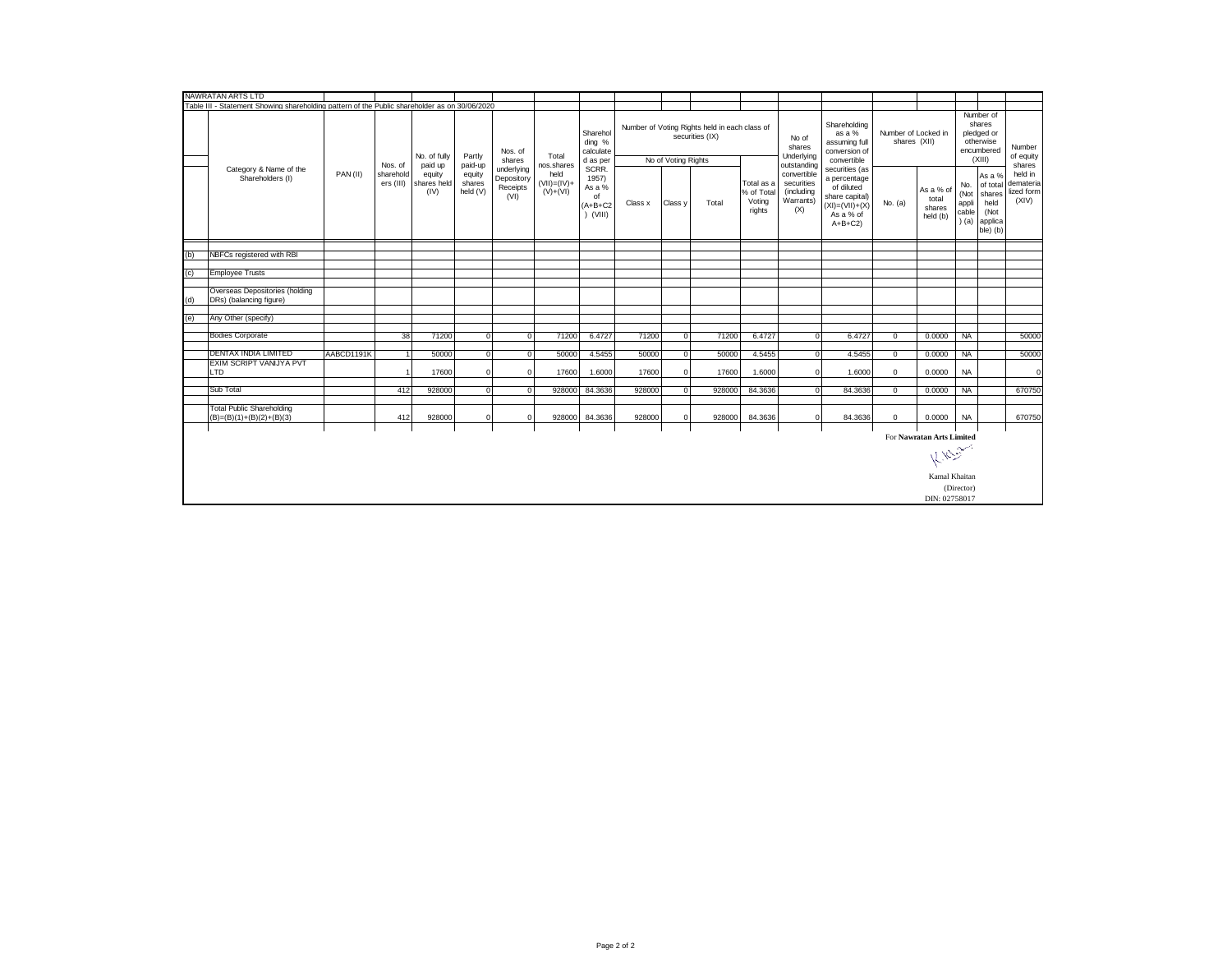|     | <b>NAWRATAN ARTS LTD</b>                                                                                        |          |                                 |                                          |                                                 |                                                        |                                                       |                                                                        |                |                     |                                                                  |                                              |                                                                            |                                                                                                                                |                                     |                                          |                                   |                                                                                |                                                            |
|-----|-----------------------------------------------------------------------------------------------------------------|----------|---------------------------------|------------------------------------------|-------------------------------------------------|--------------------------------------------------------|-------------------------------------------------------|------------------------------------------------------------------------|----------------|---------------------|------------------------------------------------------------------|----------------------------------------------|----------------------------------------------------------------------------|--------------------------------------------------------------------------------------------------------------------------------|-------------------------------------|------------------------------------------|-----------------------------------|--------------------------------------------------------------------------------|------------------------------------------------------------|
|     | Table Iv - Statement Showing shareholding pattern of the Non Promoter - Non Public shareholder as on 30/06/2020 |          |                                 |                                          |                                                 |                                                        |                                                       |                                                                        |                |                     |                                                                  |                                              |                                                                            |                                                                                                                                |                                     |                                          |                                   |                                                                                |                                                            |
|     |                                                                                                                 |          |                                 | No. of fully                             |                                                 | Nos. of                                                | Total                                                 | Sharehol<br>ding %<br>calculate                                        |                | No of Voting Rights | Number of Voting Rights held in each class of<br>securities (IX) |                                              | No of<br>shares<br>Underlying                                              | Total<br>Shareholding<br>as a %<br>assuming full<br>conversion of                                                              | Number of Locked in<br>shares (XII) |                                          |                                   | Number of<br>shares<br>pledged or<br>otherwise<br>encumber<br>ed (XIII)        | Number of<br>equity                                        |
|     | Category & Name of the<br>Shareholders (I)                                                                      | PAN (II) | No of<br>sharehold<br>ers (III) | paid up<br>equity<br>shares held<br>(IV) | Partly paid-<br>up equity<br>shares<br>held (V) | shares<br>underlying<br>Depository<br>Receipts<br>(VI) | nos.share<br>s held<br>$(VII) = (IV)$<br>$+ (V)+(VI)$ | d as per<br>SCRR.<br>1957)<br>As a %<br>of<br>$(A+B+C)$<br>$2)$ (VIII) | Class x        | Class y             | Total                                                            | Total as a<br>% of Total<br>Voting<br>rights | outstanding<br>convertible<br>securities<br>(including<br>Warrants)<br>(X) | convertible<br>securities (as<br>a percentage<br>of diluted<br>share capital)<br>$(XI) = (VII) + (X)$<br>As a % of<br>$A+B+C2$ | No. $(a)$                           | As a % of<br>total<br>shares<br>held (b) | No.<br>appl<br>$ e\rangle$<br>(a) | % of<br>total<br>(Not share<br>s<br>icab held<br>(Not<br>appli<br>cable<br>(b) | As a shares held<br>in<br>demateriali<br>zed form<br>(XIV) |
| (1) | Custodian / DR Holder                                                                                           |          |                                 |                                          |                                                 |                                                        |                                                       |                                                                        |                |                     |                                                                  |                                              |                                                                            |                                                                                                                                |                                     |                                          |                                   |                                                                                |                                                            |
|     |                                                                                                                 |          |                                 |                                          |                                                 |                                                        |                                                       |                                                                        |                |                     |                                                                  |                                              |                                                                            |                                                                                                                                |                                     |                                          |                                   |                                                                                |                                                            |
| (2) | Employee Benefit Trust (under<br>SEBI (Share based Employee<br>Benefit) Regulations, 2014)                      |          |                                 |                                          |                                                 |                                                        |                                                       |                                                                        |                |                     |                                                                  |                                              |                                                                            |                                                                                                                                |                                     |                                          |                                   |                                                                                |                                                            |
|     | Total Non Promoter - Non Public<br>Shareholding $(C)=(C)(1)+(C)(2)$                                             |          | $\mathbf 0$                     | 0                                        | $\mathbf 0$                                     | $\overline{0}$                                         | $\overline{0}$                                        | 0.0000                                                                 | $\overline{0}$ | $\pmb{0}$           | $\overline{0}$                                                   | 0.0000                                       | 0                                                                          | 0.0000                                                                                                                         | $\overline{0}$                      | 0.0000 NA NA                             |                                   |                                                                                | $\Omega$                                                   |
|     |                                                                                                                 |          |                                 |                                          |                                                 |                                                        |                                                       |                                                                        |                |                     |                                                                  |                                              |                                                                            |                                                                                                                                |                                     | For Nawratan Arts Limited                |                                   | 1.10-20                                                                        |                                                            |
|     |                                                                                                                 |          |                                 |                                          |                                                 |                                                        |                                                       |                                                                        |                |                     |                                                                  |                                              |                                                                            |                                                                                                                                |                                     |                                          |                                   | Kamal Khaitan<br>(Director)<br>DIN: 02758017                                   |                                                            |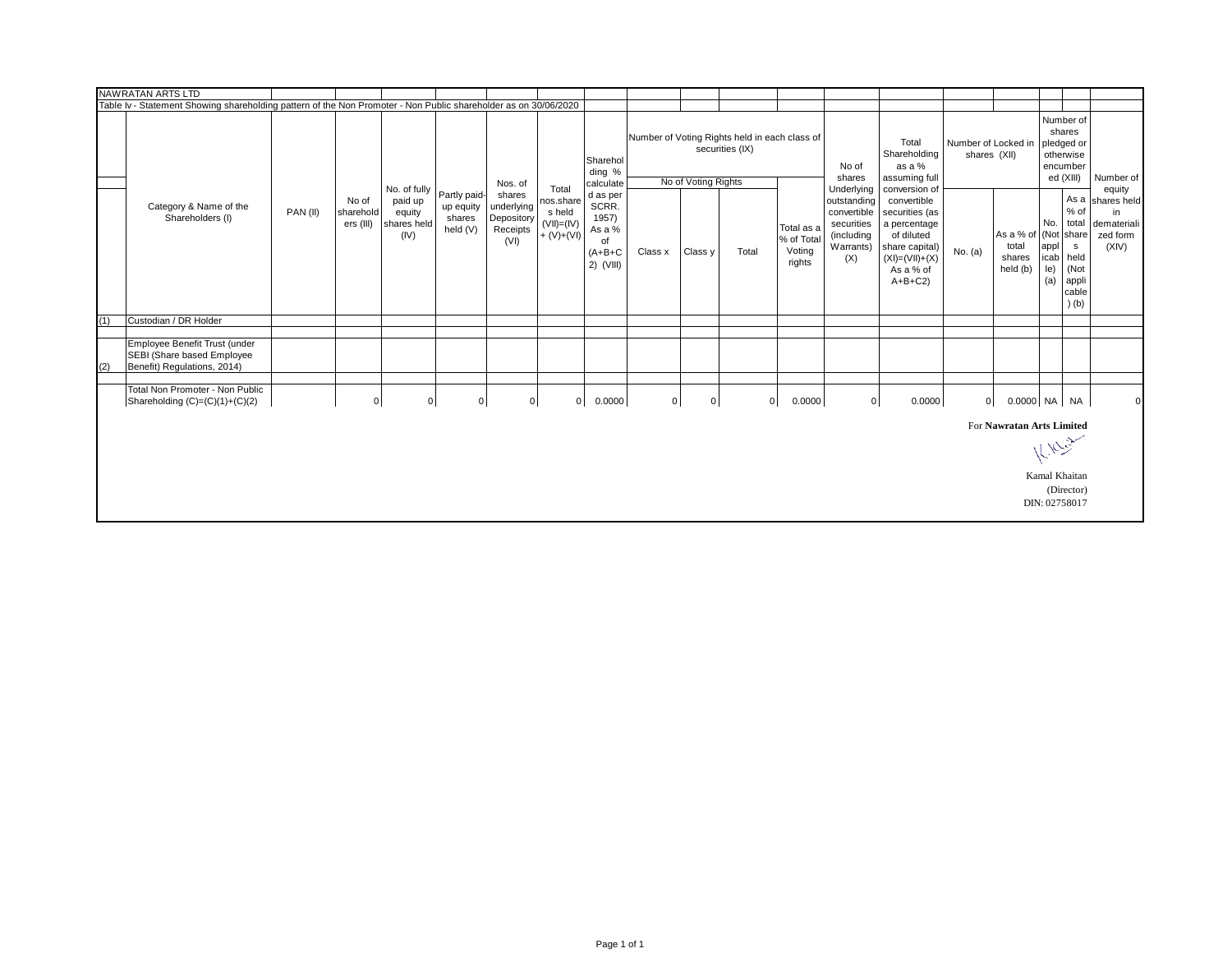|          | <b>NAWRATAN ARTS LTD</b> |                  |             |                                                                                       |                              |               |              |                   |                             |                           |                          |              |
|----------|--------------------------|------------------|-------------|---------------------------------------------------------------------------------------|------------------------------|---------------|--------------|-------------------|-----------------------------|---------------------------|--------------------------|--------------|
| Annexure |                          |                  |             |                                                                                       |                              |               |              |                   |                             |                           |                          |              |
|          |                          |                  |             | Table V - Statement showing details of significant beneficial owners as on 30/06/2020 |                              |               |              |                   |                             |                           |                          |              |
|          |                          |                  |             |                                                                                       |                              |               |              |                   |                             |                           |                          |              |
|          |                          |                  |             |                                                                                       |                              |               | Details of   |                   |                             |                           |                          |              |
|          |                          |                  |             |                                                                                       |                              |               | holding /    |                   |                             |                           |                          |              |
|          |                          |                  |             |                                                                                       |                              |               | exercise of  |                   |                             |                           |                          | Date of      |
|          |                          |                  |             |                                                                                       |                              |               | right of the |                   |                             |                           |                          | creation /   |
|          | Details of the (SBO)     |                  |             | Details of the registered owner                                                       |                              |               | SBO in the   |                   |                             |                           |                          | acquition of |
|          |                          |                  |             |                                                                                       |                              |               | reporting    |                   |                             |                           |                          | significant  |
|          |                          |                  |             |                                                                                       |                              |               | company,     |                   |                             |                           |                          | beneficial   |
|          |                          |                  |             |                                                                                       |                              |               | whether      |                   |                             |                           |                          | interest     |
|          |                          |                  |             |                                                                                       |                              |               | direct or    |                   |                             |                           |                          |              |
|          |                          |                  |             |                                                                                       |                              |               | indirect:    |                   |                             |                           |                          |              |
|          |                          | (1)              |             |                                                                                       | (II)                         |               |              |                   | Whether by virtue of: (III) |                           |                          | (IV)         |
|          |                          |                  |             |                                                                                       |                              |               |              |                   | Rights on<br>distributable  |                           | Exercise                 |              |
|          |                          |                  |             |                                                                                       |                              |               |              |                   |                             |                           |                          |              |
|          |                          | PAN / Passport   |             |                                                                                       | PAN / Passport               |               |              |                   | dividend or any             |                           | of                       |              |
| Sr No    | Name                     | No. in case of a | Nationality | Name                                                                                  | No. in case of a             |               |              |                   | other distribution          | Exercise<br>of control    | significant<br>influence |              |
|          |                          | foreign national |             | LHP PRIVATE                                                                           | foreign national Nationality |               | Shares (%)   | Voting rights (%) | (%)                         |                           |                          |              |
| 1        |                          |                  |             | <b>LIMITED</b>                                                                        | AAACL9250G                   | <b>INDIAN</b> | 157000       | 14.2727           |                             |                           |                          |              |
|          | Total                    |                  |             |                                                                                       |                              |               | 157000       | 14.2727           |                             |                           |                          |              |
|          |                          |                  |             |                                                                                       |                              |               |              |                   |                             | For Nawratan Arts Limited |                          |              |
|          |                          |                  |             |                                                                                       |                              |               |              |                   |                             |                           |                          |              |
|          |                          |                  |             |                                                                                       |                              |               |              |                   |                             |                           | $12.10 - 32.5$           |              |
|          |                          |                  |             |                                                                                       |                              |               |              |                   |                             |                           | Kamal Khaitan            |              |
|          |                          |                  |             |                                                                                       |                              |               |              |                   |                             |                           | (Director)               |              |
|          |                          |                  |             |                                                                                       |                              |               |              |                   |                             |                           | DIN: 02758017            |              |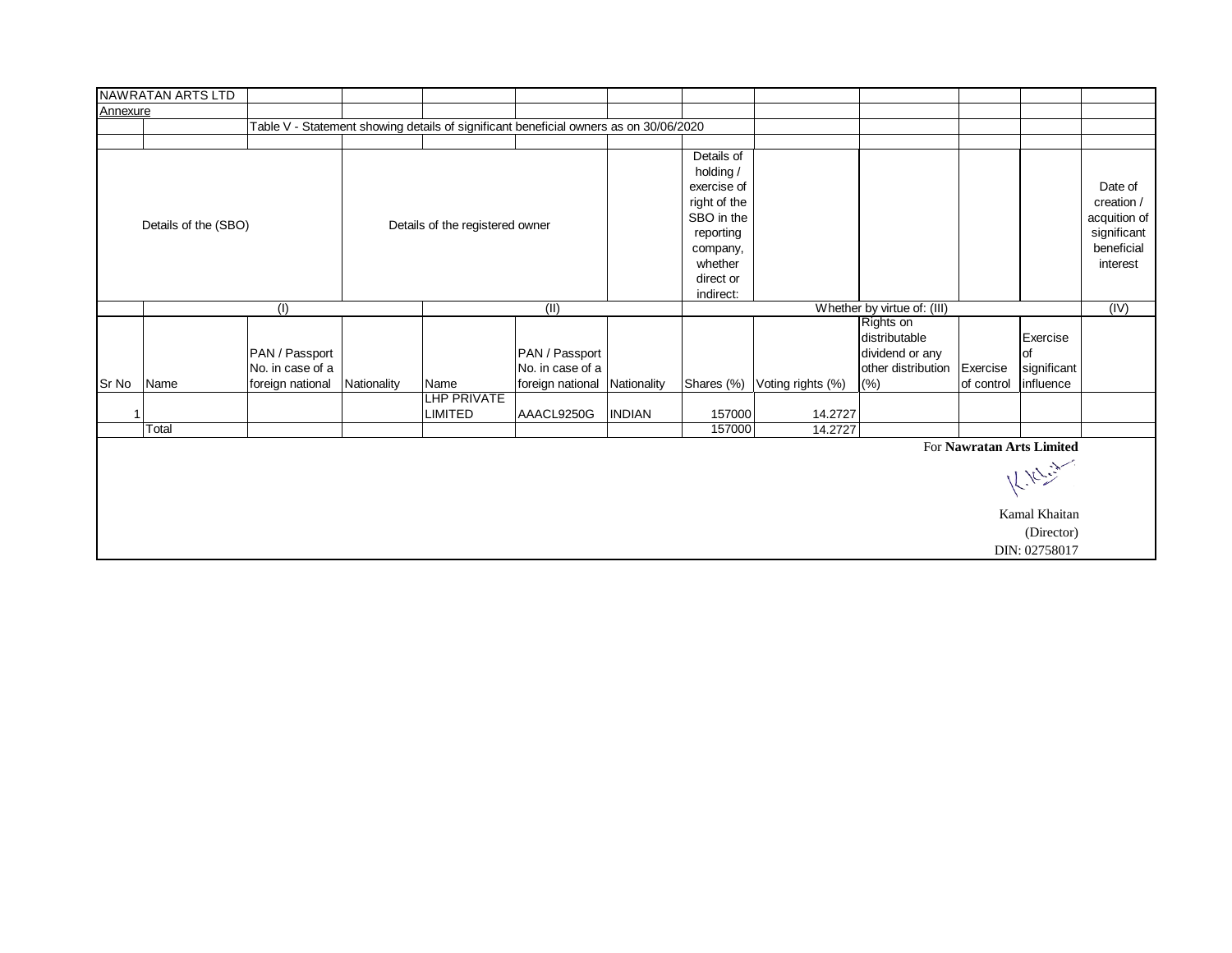|       | <b>NAWRATAN ARTS LTD</b>                                   |                 |            |                                       |        |         |          |       |                                    |      |                                  |
|-------|------------------------------------------------------------|-----------------|------------|---------------------------------------|--------|---------|----------|-------|------------------------------------|------|----------------------------------|
|       | List of shareholders (other than Res Ind) as on 30/06/2020 |                 |            |                                       |        |         |          |       |                                    |      |                                  |
| SI No | Folio/Client Id                                            | Dp Id           | <b>PAN</b> | Name                                  | Shares | %       | Physical | Demat | Category                           | Type | Sub Type                         |
|       | 130972358                                                  | <b>IN301549</b> | AAFHP2259D | <b>PRADEEP GOENKA</b>                 | 15000  | 1.3636  | $\Omega$ |       | 15000 Promoter - Individuals/HUF   | 16   |                                  |
|       |                                                            |                 |            | <b>TOTAL</b>                          | 15000  | 1.3636  | $\Omega$ |       | 15000 Promoter - Individuals/HUF   |      |                                  |
|       | 131949253                                                  | <b>IN301549</b> | AAACL9250G | <b>LHP PRIVATE LIMITED</b>            | 157000 | 14.2727 | 0l       |       | 157000 Promoter - Bodies Corporate | 15   | 12                               |
|       |                                                            |                 |            | <b>TOTAL</b>                          | 157000 | 14.2727 | $\Omega$ |       | 157000 Promoter - Bodies Corporate |      |                                  |
|       | 1 000641                                                   |                 |            | <b>ADINATH VINIMAY PVT LTD</b>        | 100    | 0.0091  | 100      |       | 0 Bodies Corporate                 |      |                                  |
|       | 2000640                                                    |                 |            | AHINSA VINIMOY PVT LTD                | 100    | 0.0091  | 100      |       | 0 Bodies Corporate                 |      |                                  |
|       | 3000643                                                    |                 |            | <b>BAKLIWAL FINVESH PVT LTD</b>       | 100    | 0.0091  | 100      |       | 0 Bodies Corporate                 |      |                                  |
|       | 4 000631                                                   |                 |            | <b>BAKLIWAL HOLDINGS PVT LTD</b>      | 100    | 0.0091  | 100      |       | 0 Bodies Corporate                 |      |                                  |
|       | 5 000629                                                   |                 |            | <b>CUBE COMMUNICATION PVT LTD</b>     | 100    | 0.0091  | 100      |       | 0 Bodies Corporate                 |      |                                  |
|       | 6 1207980000004173                                         | 79800           | AABCD1191K | <b>DENTAX INDIA LIMITED</b>           | 50000  | 4.5455  | $\Omega$ |       | 50000 Bodies Corporate             | 25   | 12                               |
|       | 7 000620                                                   |                 |            | DEW DROPS MERCHANTS PVT LTD           | 100    | 0.0091  | 100      |       | 0 Bodies Corporate                 |      |                                  |
|       | 8 000657                                                   |                 |            | EXIM SCRIPT VANIJYA PVT LTD           | 17600  | 1.6000  | 17600    |       | 0 Bodies Corporate                 |      |                                  |
|       | 9 000617                                                   |                 |            | FAIRDEAL MARKETING PVT. LTD           | 100    | 0.0091  | 100      |       | 0 Bodies Corporate                 |      |                                  |
|       | 10 000648                                                  |                 |            | FREE WRINGS EXPORT PVT LTD            | 100    | 0.0091  | 100      |       | 0 Bodies Corporate                 |      |                                  |
|       | 11 000626                                                  |                 |            | GREAL WESTERN SUPPLIERS AGENCY P LTD  | 100    | 0.0091  | 100      |       | 0 Bodies Corporate                 |      |                                  |
|       | 12 000636                                                  |                 |            | HIRISE MERCHANTS PVT LTD              | 100    | 0.0091  | 100      |       | 0 Bodies Corporate                 |      |                                  |
|       | 13 000630                                                  |                 |            | HOLLY SEA FINVEST PVT LTD             | 100    | 0.0091  | 100      |       | 0 Bodies Corporate                 |      |                                  |
|       | 14 000637                                                  |                 |            | KILTON EXPORTS PVT LTD                | 100    | 0.0091  | 100      |       | 0 Bodies Corporate                 |      |                                  |
|       | 15 000653                                                  |                 |            | KUSH TRADING & COMMERCE PVT LTD       | 100    | 0.0091  | 100      |       | 0 Bodies Corporate                 |      |                                  |
|       | 16 000619                                                  |                 |            | LOVEJOY MERCHAND PVT LTD              | 100    | 0.0091  | 100      |       | 0 Bodies Corporate                 |      |                                  |
|       | 17 000623                                                  |                 |            | LYTON CONSULTANCY PVT LTD             | 100    | 0.0091  | 100      |       | 0 Bodies Corporate                 |      |                                  |
|       | 18 000651                                                  |                 |            | LYTON MANAGEMENT SERVICES PVT LTD     | 100    | 0.0091  | 100      |       | 0 Bodies Corporate                 |      |                                  |
|       | 19 000654                                                  |                 |            | MAXIMUM COMMERCIAL PVT LTD            | 100    | 0.0091  | 100      |       | 0 Bodies Corporate                 |      |                                  |
|       | 20 000644                                                  |                 |            | N.K.P. HOLDING PVT LTD                | 100    | 0.0091  | 100      |       | 0 Bodies Corporate                 |      |                                  |
|       | 21 000639                                                  |                 |            | NAMOKAR MERCANDIES PVT LTD            | 100    | 0.0091  | 100      |       | 0 Bodies Corporate                 |      |                                  |
|       | 22 000635                                                  |                 |            | <b>NEON VINIMAY PVT LTD</b>           | 100    | 0.0091  | 100      |       | 0 Bodies Corporate                 |      |                                  |
|       | 23 000633                                                  |                 |            | NIKHIL HOLDING PVT LTD                | 100    | 0.0091  | 100      |       | 0 Bodies Corporate                 |      |                                  |
|       | 24 000616                                                  |                 |            | NILGIR VINIMOY PVT. LTD               | 100    | 0.0091  | 100      |       | 0 Bodies Corporate                 |      |                                  |
|       | 25 000628                                                  |                 |            | <b>PINKY EXIM P LTD</b>               | 100    | 0.0091  | 100      |       | 0 Bodies Corporate                 |      |                                  |
|       | 26 000632                                                  |                 |            | PINKY HOLDING PVT LTD                 | 100    | 0.0091  | 100      |       | 0 Bodies Corporate                 |      |                                  |
|       | 27 00646A                                                  |                 |            | PNR HOLDINGS (P) LTD                  | 100    | 0.0091  | 100      |       | 0 Bodies Corporate                 |      |                                  |
|       | 28 000642                                                  |                 |            | PRECIOUS MERCHANTS PVT LTD            | 100    | 0.0091  | 100      |       | 0 Bodies Corporate                 |      |                                  |
|       | 29 000656                                                  |                 |            | PRIDENT & SHERATON COMMERCIAL PVT LTD | 100    | 0.0091  | 100      |       | 0 Bodies Corporate                 |      |                                  |
|       | 30 000652                                                  |                 |            | R N P HOLDINGS (P) LTD                | 100    | 0.0091  | 100      |       | 0 Bodies Corporate                 |      |                                  |
|       | 31 000621                                                  |                 |            | RADIUM FINVEST & CREDIT CO. P LTD     | 100    | 0.0091  | 100      |       | 0 Bodies Corporate                 |      |                                  |
|       | 32 000624                                                  |                 |            | RAHUL TREXIM P LTD                    | 100    | 0.0091  | 100      |       | 0 Bodies Corporate                 |      |                                  |
|       | 33 000655                                                  |                 |            | RAJHANS CRDITS & FINVEST PVT LTD      | 100    | 0.0091  | 100      |       | 0 Bodies Corporate                 |      |                                  |
|       | 34 000618                                                  |                 |            | SCIONARA COMMUNICATION PVT LTD        | 100    | 0.0091  | 100      |       | 0 Bodies Corporate                 |      |                                  |
|       | 35 000622                                                  |                 |            | <b>SCIONARA TREX PVT LTD</b>          | 100    | 0.0091  | 100      |       | 0 Bodies Corporate                 |      |                                  |
|       | 36 000645                                                  |                 |            | SCIONVARA FINVEST PVT LTD             | 100    | 0.0091  | 100      |       | 0 Bodies Corporate                 |      |                                  |
|       | 37 000647                                                  |                 |            | URANIUM FINVEST CO.PVT LTD            | 100    | 0.0091  | 100      |       | 0 Bodies Corporate                 |      |                                  |
|       | 38 000634                                                  |                 |            | <b>VECTTOR BYAPAR PVT LTD</b>         | 100    | 0.0091  | 100      |       | 0 Bodies Corporate                 |      |                                  |
|       |                                                            |                 |            | <b>TOTAL</b>                          | 71200  | 6.4727  | 21200    |       | 50000 Bodies Corporate             |      |                                  |
|       |                                                            |                 |            |                                       |        |         |          |       |                                    |      | <b>For Nawraton Arte Limited</b> |

For **Nawratan Arts Limited**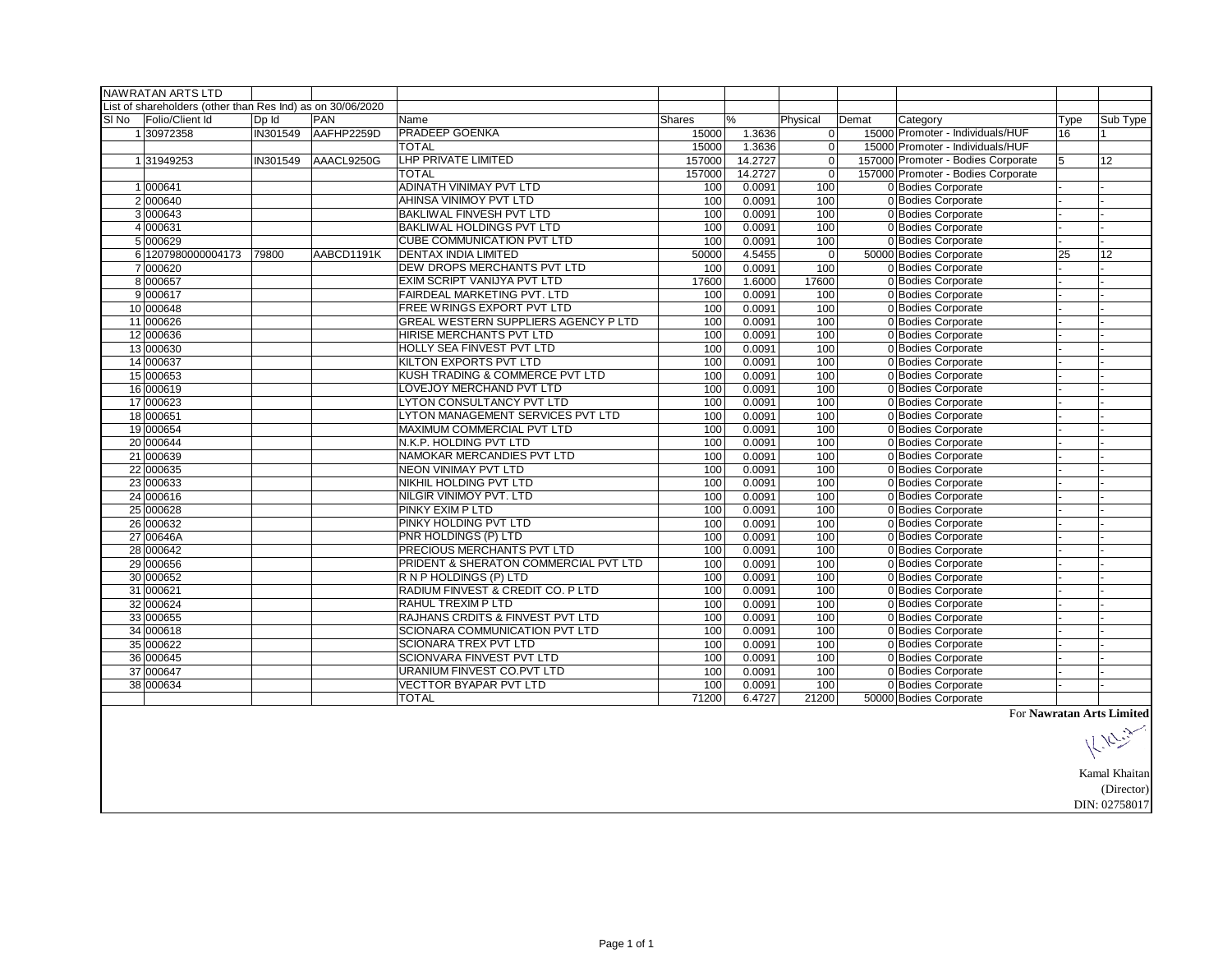From: To: MAHESHWARI DATAMATICS PVT. LTD. NAWRATAN ARTS LTD 23 R.N.MUKHERJEE ROAD, 5TH FLOOR 9,BRABOURNE ROAD<br>KOLKATA - 700001 KOLKATA - 700001 3RD.FLOOR Phone: 2248-2248/2243-5029 Email: mdpldc@yahoo.com 700001

Shareholding Pattern as on 30/06/2020 Investors' Grievance Report for quarter ended 30/06/2020 Balance Confirmation Certificate Clause 74(5) Confirmation Distribution Schedule both in value and in numbers

Date: 14/07/2020 For MAHESHWARI DATAMATICS PVT. LTD.

## **CHALLAN**

From: To: MAHESHWARI DATAMATICS PVT. LTD. NAWRATAN ARTS LTD 23 R.N.MUKHERJEE ROAD, 5TH FLOOR 9,BRABOUR<br>KOLKATA - 700001 8RD.FLOOR KOLKATA - 700001 3RD.FLOOR Phone: 2248-2248/2243-5029 Email: mdpldc@yahoo.com 700001

Shareholding Pattern as on 30/06/2020 Investors' Grievance Report for quarter ended 30/06/2020 Balance Confirmation Certificate Clause 74(5) Confirmation Distribution Schedule both in value and in numbers

Date: 14/07/2020 For MAHESHWARI DATAMATICS PVT. LTD.

For **Nawratan Arts Limited**

K. N. Chin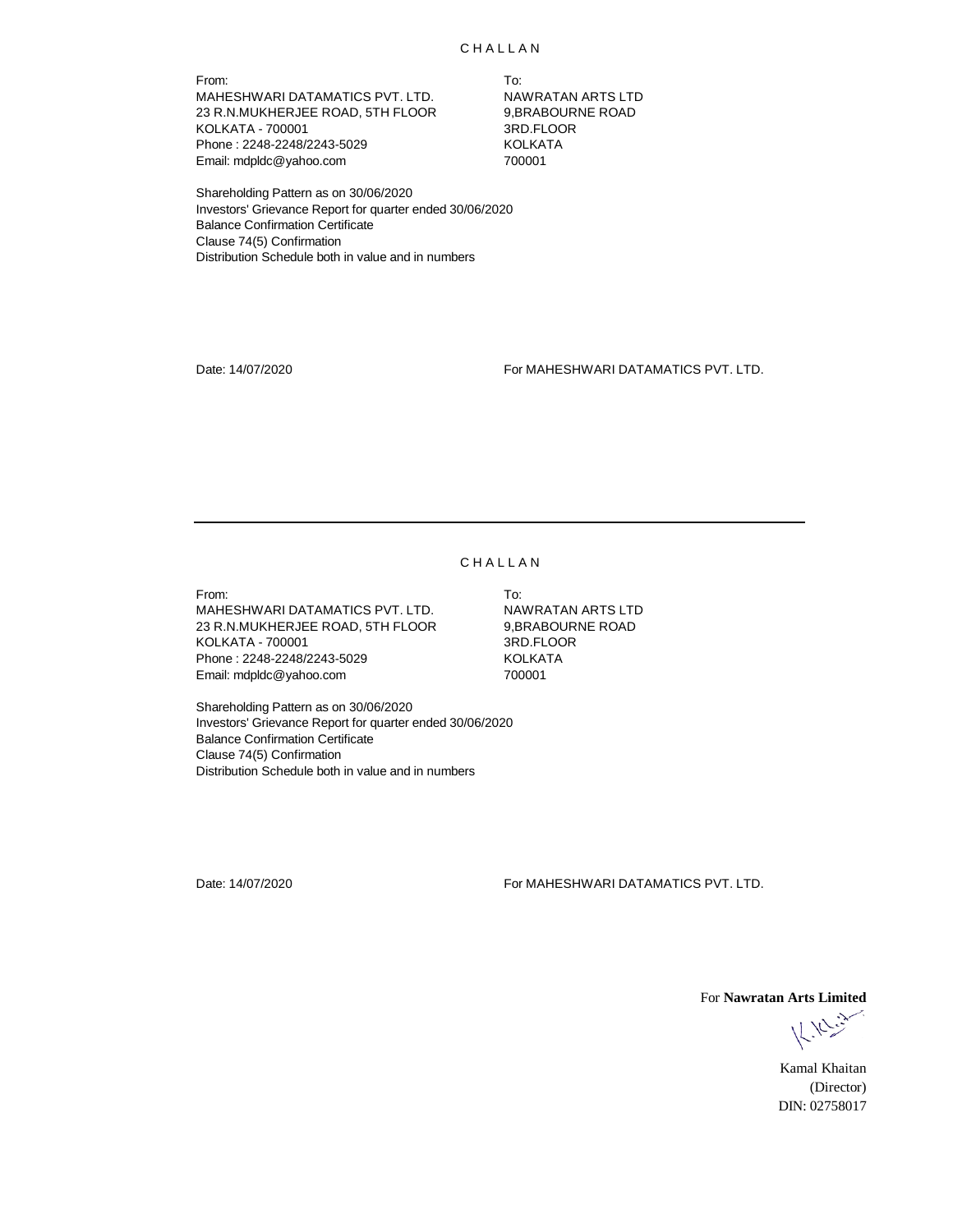| NAWRATAN ARTS LTD<br>Distribution Schedule as on 30/06/2020<br>No of Holders<br>$\overline{\%}$ age<br>No of Shares<br>$\overline{\%}$ age<br>Share Holding<br>Upto 50<br>72.7053<br>1.3682<br>301<br>15050<br>17.8744<br>51 to 100<br>74<br>7400<br>0.6727<br>151 to 250<br>$\overline{3}$<br>0.7246<br>700<br>0.0636<br>501 to 5000<br>$\overline{4}$<br>0.9662<br>8800<br>0.8000<br>7.7295<br>Above 5000<br>32<br>1068050<br>97.0955<br><b>Grand Total</b><br>100.0000<br>1100000<br>414<br>100.0000<br>Distribution Schedule as on 30/06/2020<br>No of Holders<br>% age<br>Share Holding<br>No of Shares<br>% age<br>Upto 500<br>378<br>91.3043<br>23150<br>2.1045<br>501 to 1000<br>0.2415<br>800<br>0.0727<br>1<br>1001 to 2000<br>0.2415<br>1500<br>0.1364<br>1<br>2001 to 3000<br>0.2415<br>2500<br>0.2273<br>1<br>1<br>4000<br>3001 to 4000<br>0.2415<br>0.3636<br>5001 to 10000<br>8.1364<br>10<br>2.4155<br>89500<br>22<br>Above 10000<br>5.3140<br>978550<br>88.9591<br><b>Grand Total</b><br>414<br>100.0000<br>1100000<br>100.0000<br>Distribution Schedule as on 30/06/2020<br>Notional Value of (Rs.)<br>No of Holders<br>% age<br>Amount (Rs.)<br>$\overline{\%}$ age<br><b>Upto 5000</b><br>231500<br>378<br>91.3043<br>2.1045<br>5001 to 10000<br>0.2415<br>8000<br>0.0727<br>1<br>10001 to 20000<br>1<br>0.2415<br>15000<br>0.1364<br>20001 to 30000<br>1<br>0.2415<br>25000<br>0.2273<br>30001 to 40000<br>1<br>0.2415<br>40000<br>0.3636<br>50001 to 100000<br>10<br>2.4155<br>895000<br>8.1364<br>$\overline{22}$<br>Above 100000<br>5.3140<br>9785500<br>88.9591<br><b>Grand Total</b><br>100.0000<br>11000000<br>414<br>100.0000 |  |  |                           |  |
|-----------------------------------------------------------------------------------------------------------------------------------------------------------------------------------------------------------------------------------------------------------------------------------------------------------------------------------------------------------------------------------------------------------------------------------------------------------------------------------------------------------------------------------------------------------------------------------------------------------------------------------------------------------------------------------------------------------------------------------------------------------------------------------------------------------------------------------------------------------------------------------------------------------------------------------------------------------------------------------------------------------------------------------------------------------------------------------------------------------------------------------------------------------------------------------------------------------------------------------------------------------------------------------------------------------------------------------------------------------------------------------------------------------------------------------------------------------------------------------------------------------------------------------------------------------------------------------------------------------------------------------------------------------|--|--|---------------------------|--|
|                                                                                                                                                                                                                                                                                                                                                                                                                                                                                                                                                                                                                                                                                                                                                                                                                                                                                                                                                                                                                                                                                                                                                                                                                                                                                                                                                                                                                                                                                                                                                                                                                                                           |  |  |                           |  |
|                                                                                                                                                                                                                                                                                                                                                                                                                                                                                                                                                                                                                                                                                                                                                                                                                                                                                                                                                                                                                                                                                                                                                                                                                                                                                                                                                                                                                                                                                                                                                                                                                                                           |  |  |                           |  |
|                                                                                                                                                                                                                                                                                                                                                                                                                                                                                                                                                                                                                                                                                                                                                                                                                                                                                                                                                                                                                                                                                                                                                                                                                                                                                                                                                                                                                                                                                                                                                                                                                                                           |  |  |                           |  |
|                                                                                                                                                                                                                                                                                                                                                                                                                                                                                                                                                                                                                                                                                                                                                                                                                                                                                                                                                                                                                                                                                                                                                                                                                                                                                                                                                                                                                                                                                                                                                                                                                                                           |  |  |                           |  |
|                                                                                                                                                                                                                                                                                                                                                                                                                                                                                                                                                                                                                                                                                                                                                                                                                                                                                                                                                                                                                                                                                                                                                                                                                                                                                                                                                                                                                                                                                                                                                                                                                                                           |  |  |                           |  |
|                                                                                                                                                                                                                                                                                                                                                                                                                                                                                                                                                                                                                                                                                                                                                                                                                                                                                                                                                                                                                                                                                                                                                                                                                                                                                                                                                                                                                                                                                                                                                                                                                                                           |  |  |                           |  |
|                                                                                                                                                                                                                                                                                                                                                                                                                                                                                                                                                                                                                                                                                                                                                                                                                                                                                                                                                                                                                                                                                                                                                                                                                                                                                                                                                                                                                                                                                                                                                                                                                                                           |  |  |                           |  |
|                                                                                                                                                                                                                                                                                                                                                                                                                                                                                                                                                                                                                                                                                                                                                                                                                                                                                                                                                                                                                                                                                                                                                                                                                                                                                                                                                                                                                                                                                                                                                                                                                                                           |  |  |                           |  |
|                                                                                                                                                                                                                                                                                                                                                                                                                                                                                                                                                                                                                                                                                                                                                                                                                                                                                                                                                                                                                                                                                                                                                                                                                                                                                                                                                                                                                                                                                                                                                                                                                                                           |  |  |                           |  |
|                                                                                                                                                                                                                                                                                                                                                                                                                                                                                                                                                                                                                                                                                                                                                                                                                                                                                                                                                                                                                                                                                                                                                                                                                                                                                                                                                                                                                                                                                                                                                                                                                                                           |  |  |                           |  |
|                                                                                                                                                                                                                                                                                                                                                                                                                                                                                                                                                                                                                                                                                                                                                                                                                                                                                                                                                                                                                                                                                                                                                                                                                                                                                                                                                                                                                                                                                                                                                                                                                                                           |  |  |                           |  |
|                                                                                                                                                                                                                                                                                                                                                                                                                                                                                                                                                                                                                                                                                                                                                                                                                                                                                                                                                                                                                                                                                                                                                                                                                                                                                                                                                                                                                                                                                                                                                                                                                                                           |  |  |                           |  |
|                                                                                                                                                                                                                                                                                                                                                                                                                                                                                                                                                                                                                                                                                                                                                                                                                                                                                                                                                                                                                                                                                                                                                                                                                                                                                                                                                                                                                                                                                                                                                                                                                                                           |  |  |                           |  |
|                                                                                                                                                                                                                                                                                                                                                                                                                                                                                                                                                                                                                                                                                                                                                                                                                                                                                                                                                                                                                                                                                                                                                                                                                                                                                                                                                                                                                                                                                                                                                                                                                                                           |  |  |                           |  |
|                                                                                                                                                                                                                                                                                                                                                                                                                                                                                                                                                                                                                                                                                                                                                                                                                                                                                                                                                                                                                                                                                                                                                                                                                                                                                                                                                                                                                                                                                                                                                                                                                                                           |  |  |                           |  |
|                                                                                                                                                                                                                                                                                                                                                                                                                                                                                                                                                                                                                                                                                                                                                                                                                                                                                                                                                                                                                                                                                                                                                                                                                                                                                                                                                                                                                                                                                                                                                                                                                                                           |  |  |                           |  |
|                                                                                                                                                                                                                                                                                                                                                                                                                                                                                                                                                                                                                                                                                                                                                                                                                                                                                                                                                                                                                                                                                                                                                                                                                                                                                                                                                                                                                                                                                                                                                                                                                                                           |  |  |                           |  |
|                                                                                                                                                                                                                                                                                                                                                                                                                                                                                                                                                                                                                                                                                                                                                                                                                                                                                                                                                                                                                                                                                                                                                                                                                                                                                                                                                                                                                                                                                                                                                                                                                                                           |  |  |                           |  |
|                                                                                                                                                                                                                                                                                                                                                                                                                                                                                                                                                                                                                                                                                                                                                                                                                                                                                                                                                                                                                                                                                                                                                                                                                                                                                                                                                                                                                                                                                                                                                                                                                                                           |  |  |                           |  |
|                                                                                                                                                                                                                                                                                                                                                                                                                                                                                                                                                                                                                                                                                                                                                                                                                                                                                                                                                                                                                                                                                                                                                                                                                                                                                                                                                                                                                                                                                                                                                                                                                                                           |  |  |                           |  |
|                                                                                                                                                                                                                                                                                                                                                                                                                                                                                                                                                                                                                                                                                                                                                                                                                                                                                                                                                                                                                                                                                                                                                                                                                                                                                                                                                                                                                                                                                                                                                                                                                                                           |  |  |                           |  |
|                                                                                                                                                                                                                                                                                                                                                                                                                                                                                                                                                                                                                                                                                                                                                                                                                                                                                                                                                                                                                                                                                                                                                                                                                                                                                                                                                                                                                                                                                                                                                                                                                                                           |  |  |                           |  |
|                                                                                                                                                                                                                                                                                                                                                                                                                                                                                                                                                                                                                                                                                                                                                                                                                                                                                                                                                                                                                                                                                                                                                                                                                                                                                                                                                                                                                                                                                                                                                                                                                                                           |  |  |                           |  |
|                                                                                                                                                                                                                                                                                                                                                                                                                                                                                                                                                                                                                                                                                                                                                                                                                                                                                                                                                                                                                                                                                                                                                                                                                                                                                                                                                                                                                                                                                                                                                                                                                                                           |  |  |                           |  |
|                                                                                                                                                                                                                                                                                                                                                                                                                                                                                                                                                                                                                                                                                                                                                                                                                                                                                                                                                                                                                                                                                                                                                                                                                                                                                                                                                                                                                                                                                                                                                                                                                                                           |  |  |                           |  |
|                                                                                                                                                                                                                                                                                                                                                                                                                                                                                                                                                                                                                                                                                                                                                                                                                                                                                                                                                                                                                                                                                                                                                                                                                                                                                                                                                                                                                                                                                                                                                                                                                                                           |  |  |                           |  |
|                                                                                                                                                                                                                                                                                                                                                                                                                                                                                                                                                                                                                                                                                                                                                                                                                                                                                                                                                                                                                                                                                                                                                                                                                                                                                                                                                                                                                                                                                                                                                                                                                                                           |  |  |                           |  |
|                                                                                                                                                                                                                                                                                                                                                                                                                                                                                                                                                                                                                                                                                                                                                                                                                                                                                                                                                                                                                                                                                                                                                                                                                                                                                                                                                                                                                                                                                                                                                                                                                                                           |  |  |                           |  |
|                                                                                                                                                                                                                                                                                                                                                                                                                                                                                                                                                                                                                                                                                                                                                                                                                                                                                                                                                                                                                                                                                                                                                                                                                                                                                                                                                                                                                                                                                                                                                                                                                                                           |  |  |                           |  |
|                                                                                                                                                                                                                                                                                                                                                                                                                                                                                                                                                                                                                                                                                                                                                                                                                                                                                                                                                                                                                                                                                                                                                                                                                                                                                                                                                                                                                                                                                                                                                                                                                                                           |  |  |                           |  |
|                                                                                                                                                                                                                                                                                                                                                                                                                                                                                                                                                                                                                                                                                                                                                                                                                                                                                                                                                                                                                                                                                                                                                                                                                                                                                                                                                                                                                                                                                                                                                                                                                                                           |  |  |                           |  |
|                                                                                                                                                                                                                                                                                                                                                                                                                                                                                                                                                                                                                                                                                                                                                                                                                                                                                                                                                                                                                                                                                                                                                                                                                                                                                                                                                                                                                                                                                                                                                                                                                                                           |  |  |                           |  |
|                                                                                                                                                                                                                                                                                                                                                                                                                                                                                                                                                                                                                                                                                                                                                                                                                                                                                                                                                                                                                                                                                                                                                                                                                                                                                                                                                                                                                                                                                                                                                                                                                                                           |  |  |                           |  |
|                                                                                                                                                                                                                                                                                                                                                                                                                                                                                                                                                                                                                                                                                                                                                                                                                                                                                                                                                                                                                                                                                                                                                                                                                                                                                                                                                                                                                                                                                                                                                                                                                                                           |  |  |                           |  |
|                                                                                                                                                                                                                                                                                                                                                                                                                                                                                                                                                                                                                                                                                                                                                                                                                                                                                                                                                                                                                                                                                                                                                                                                                                                                                                                                                                                                                                                                                                                                                                                                                                                           |  |  |                           |  |
|                                                                                                                                                                                                                                                                                                                                                                                                                                                                                                                                                                                                                                                                                                                                                                                                                                                                                                                                                                                                                                                                                                                                                                                                                                                                                                                                                                                                                                                                                                                                                                                                                                                           |  |  |                           |  |
|                                                                                                                                                                                                                                                                                                                                                                                                                                                                                                                                                                                                                                                                                                                                                                                                                                                                                                                                                                                                                                                                                                                                                                                                                                                                                                                                                                                                                                                                                                                                                                                                                                                           |  |  | For Nawratan Arts Limited |  |